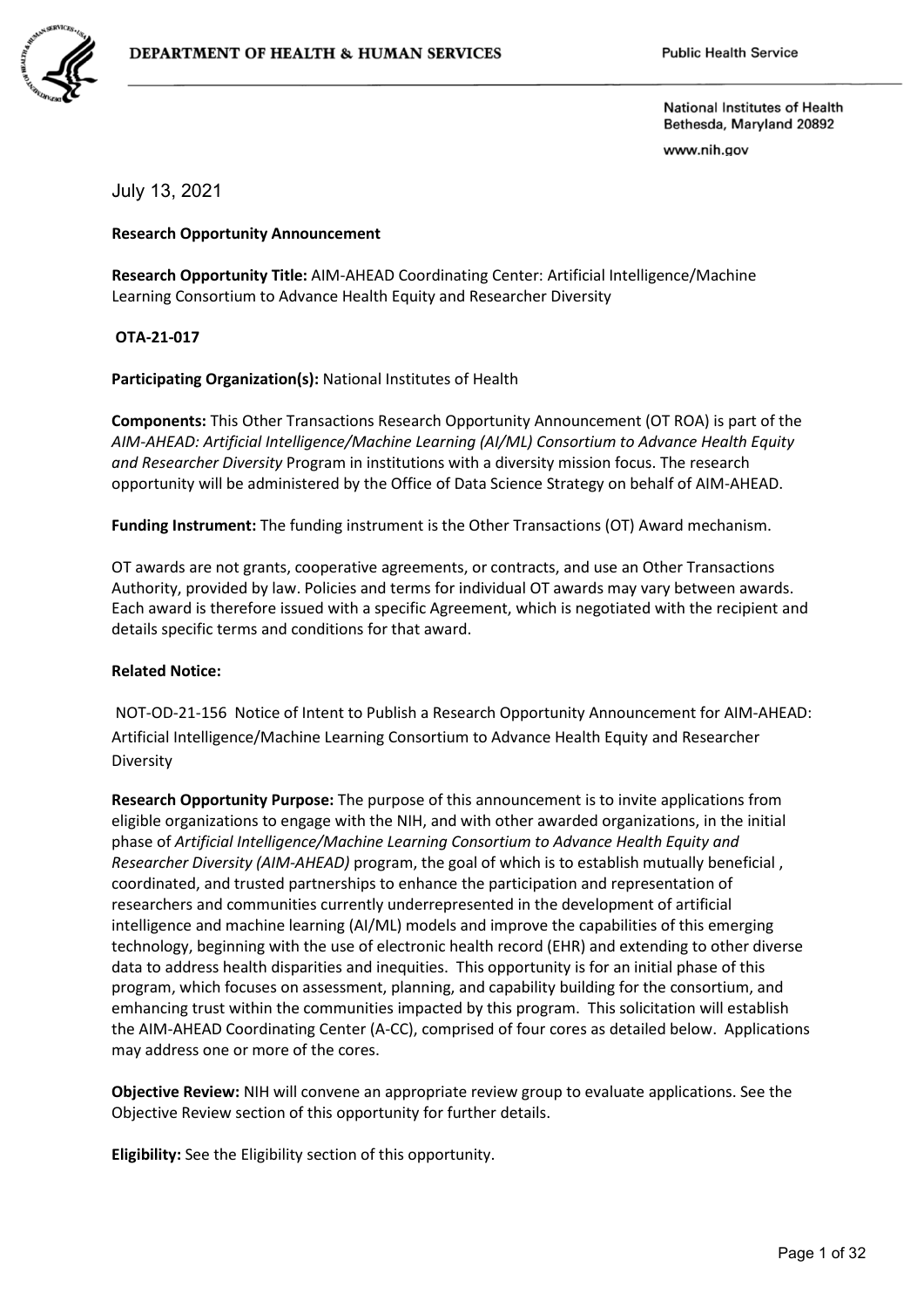

www.nih.gov

**Funds Available and Anticipated Number of Awards:** The current budget for this award period is planned for up to \$100 million over a 2-year period including the operations and support for the A-CC as well as any proposed activities, projects, infrastructure, or investments for members of the consortium, once established. The OT mechanism allows for significant flexibilities to make adjustments needed to pursue catalytic and transformative initiatives. Award levels may increase or decrease over time based on programmatic needs, funding availability, and recipient performance.

**Award Project Duration:** Initial Project duration is anticipated to be two years, but individual projects may be shortened or extended needed.

**Authority:** Other Transactions awards will be made pursuant to current authorizing legislation, including Section 402(n) of the Public Health Service Act, 42 U.S.C. 282(n), as amended.

**Release Date of this Research Opportunity Announcement:** Tuesday July 13, 2021

**Informational Webinar (optional):** Thursday July 15, 2021

**Letters of Intent Due Date:** Thursday July 22, 2021 by 5:00 PM local time of applicant organization

**Proposal Due Date:** Tuesday, August 3, 2021 by 5:00 PM local time of applicant organization

**Earliest Start Date:** September 8, 2021

**Kickoff Meeting:** To Be Determined

### **Agency Contacts**

Scientific Research Contact(s): [AIM-AHEAD\\_ROA@od.nih.gov](mailto:AIM-AHEAD_ROA@od.nih.gov)  Financial/Agreements Officer: Dede Rutberg[; rutbergd@mail.nih.gov](mailto:rutbergd@mail.nih.gov)

# Outline of this Opportunity

Overview Key Dates Agency Contacts Outline of this Opportunity

- 1. Overview
- 2. The AIM-AHEAD Coordinating Center
- 3. Partnering with other Applicants
- 4. Eligibility
- 5. Developing Applications
- 6. Objective Review
- 7. Application Timeline
- 8. Special Award Terms and Information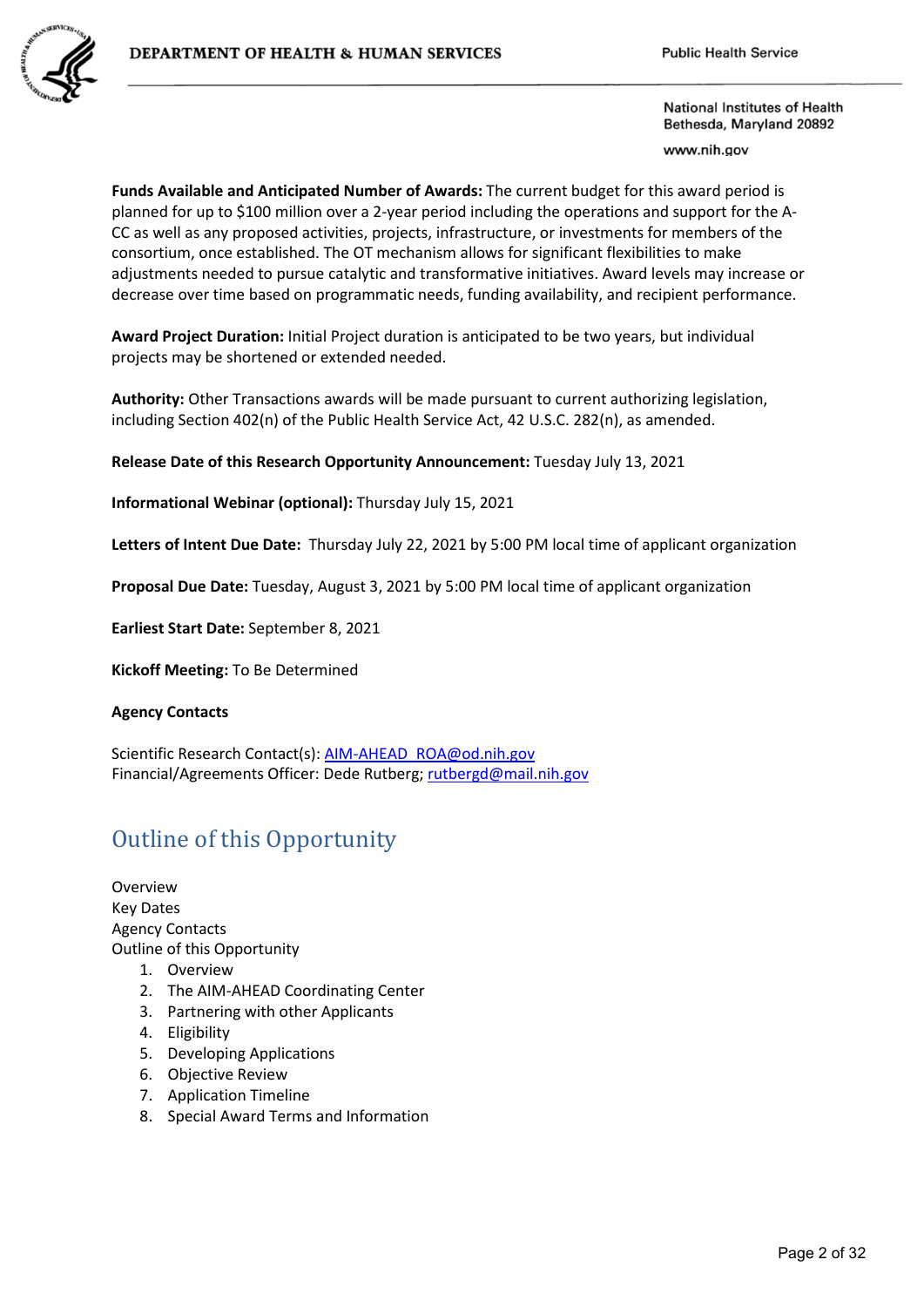

www.nih.gov

# Overview of the AIM-AHEAD: Artificial Intelligence/Machine Learning Consortium to Advance Health Equity and Researcher Diversity Program

## Background

NIH's AIM-AHEAD program will establish mutually beneficial , coordinated, and trusted partnerships to enhance the participation and representation of researchers and communities currently underrepresented in the development of AI/ML models and improve the capabilities of this emerging technology, beginning with electronic health record (EHR) and extending to other diverse data to address health disparities and inequities.

The rapid increase in the volume of data generated through electronic health records (EHR) and other biomedical research presents exciting opportunities for developing data science approaches (e.g., AI/ML methods) for biomedical research and improving healthcare. Many challenges hinder more widespread use of AI/ML technologies, such as the cost, capability for widespread application, and access to appropriate infrastructure, resources, and training. Additionally, lack of diversity of both data and researchers in the AI/ML field runs the risk of creating and perpetuating harmful biases in its practice, algorithms, and outcomes, thus fostering continued health disparities and inequities. Many underrepresented and underserved communities, which are often disproportionately affected by diseases and health conditions, have the potential to contribute expertise, data, diverse recruitment strategies, and cutting-edge science, and to inform the field on the most urgent research questions, but may lack financial, infrastructural, and data science training capacity to apply AI/ML approaches to research questions of interest to them. This program will also seek to enhance trust within the communities impacted by this program.

NIH is committed to leveraging the potential of AI/ML to accelerate the pace of biomedical innovation, while prioritizing and addressing health disparities and inequities. Tackling the complex drivers of health disparities and inequities requires an innovative and transdisciplinary framework that transcends scientific and organizational silos. Mutually beneficial and trusted partnerships can be established to enhance the participation and representation of researchers and communities currently underrepresented in AI/ML modelling and application, and improve the capabilities of data curation and this emerging technology.

This solicitation will establish the AIM-AHEAD Coordinating Center (A-CC), which will build a consortium of institutions and organizations that have a core mission to serve minorities and other under-represented or underserved groups impacted by health disparities (e.g., Historically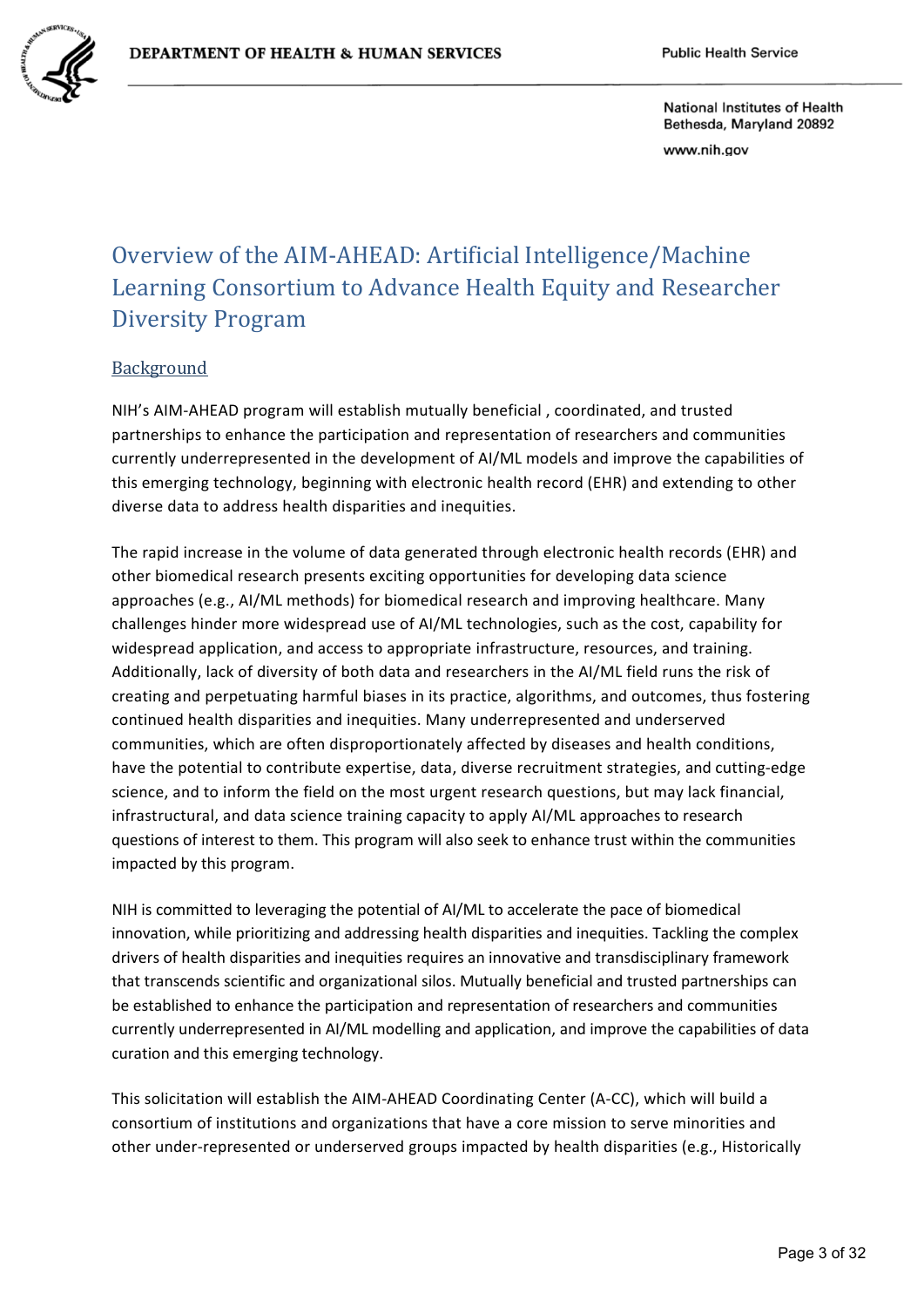

www.nih.gov

Black Colleges and Universities, Tribally Controlled Colleges and Universities, health care systems, etc.).

# The AIM-AHEAD Coordinating Center

This solicitation will establish the AIM-AHEAD Coordinating Center (A-CC), which will build a consortium of institutions and organizations that have a core mission to serve under-represented or underserved groups (minority populations, low socioeconomic, rural, sexual gender minorities) impacted by health disparities (e.g., Historically Black Colleges and Universities, Tribally Controlled Colleges and Universities, etc.). The A-CC will focus initially on coordination, assessment, planning, and capacity building to enhance the use of artificial intelligence (AI) and machine learning (ML) in research among the consortium institutions and organizations; and to build and sustain trusted relationships between the consortium and groups impacted by health disparities. The A-CC will be comprised of four main cores. This solicitation invites applications that address one or more of these:

- **Leadership/Administrative Core**: Lead the overall A-CC, recruit and coordinate consortium members , project management, partnerships, stakeholder engagement, and outreach to enhance the diversity of researchers in AI/ML related research, with emphasis on health disparities research, and to establish trusted relationships with health disparities groups to enhance the diversity of data used in AI/ML research.
- **Data Science Training Core**: Assess, develop, and implement data science training curriculum to enhance capacity among diverse population groups, specifically underrepresented or underserved groups impacted by health disparities.
- **Data and Research Core**: Determine and address research priorities and needs in linking and preparing linking and preparing multiple sources and types of research data to form an inclusive basis for AI/ML use cases that will illuminate strategies and approaches to ameliorate health disparity. This may include facilitating the extraction and transformation of data from electronic health records (EHR) for research use and consideration of social determinants of health as crucial contributors to health.
- **Infrastructure Core**: Assessment of data, computing, and software infrastructure models, tools, resources, data science policies, and AI/ML computing models that will facilitate AI/ML and health disparities research; and establishment of pilot data and analysis environments to accelerate overall A-CC aims.

## Cores:

It's expected that the consortium members and the communities they serve will vary in terms of their research interests, preferences around data sharing and data governance, and training needs. A one-size-fits-all approach to infrastructure, training, research directions, or engagement is unlikely to achieve the overall goals of the AIM-AHEAD program. Dedicated efforts are needed, therefore, in each of these areas. This solicitation invites applications that address one or more of the following Cores: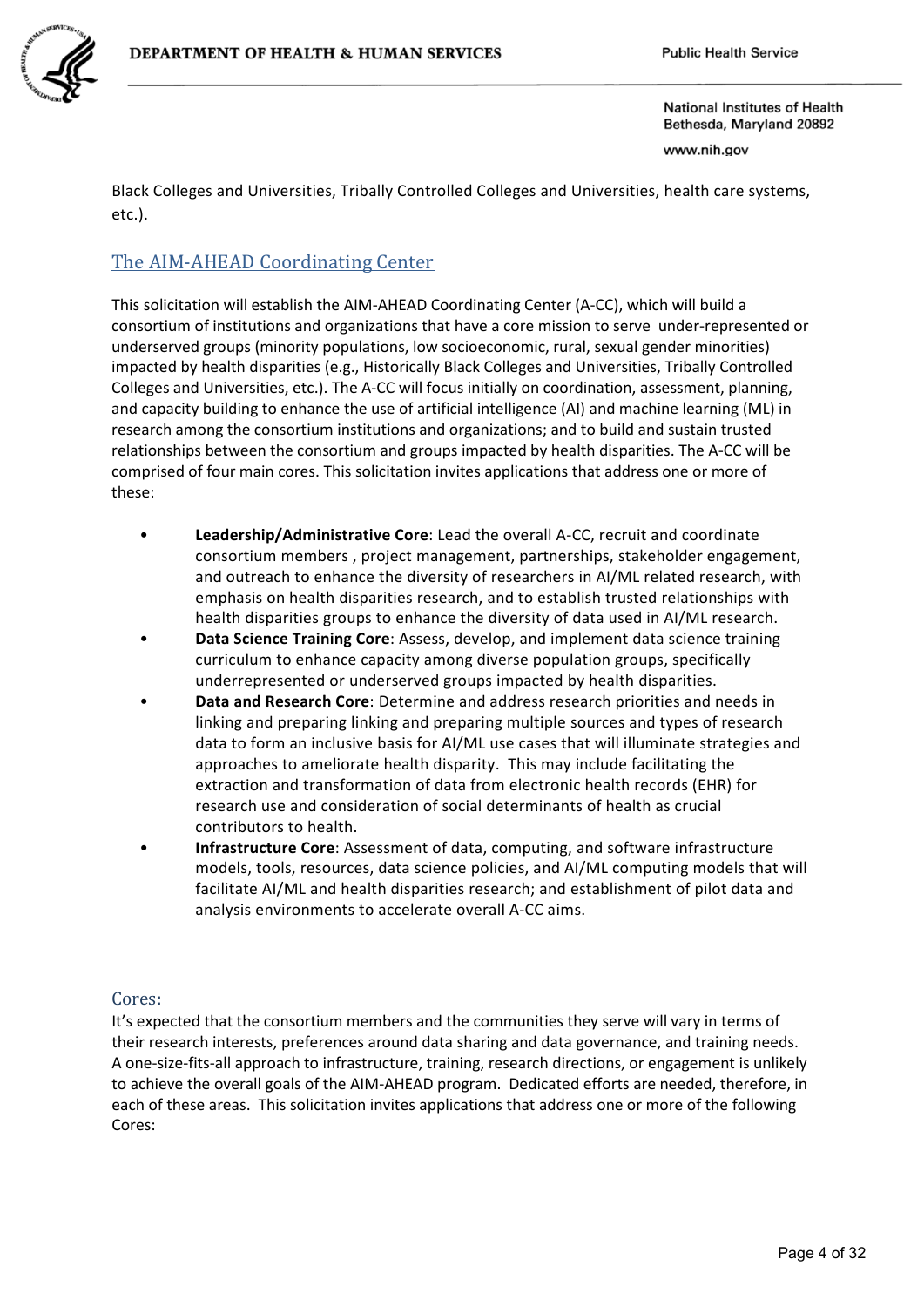National Institutes of Health Bethesda, Maryland 20892 www.nih.gov

## *Leadership/Administrative Core:*

Broadening the diversity of data for AI/ML applications, as well as the diversity of researchers engaged in AI/ML applications is a cornerstone of the AIM-AHEAD program. The A-CC will establish trusted partnerships with institutions and organizations that have a core mission to serve underrepresented or underserved groups impacted by health disparities, as well as trusted relationships among these groups as the foundation for the AIM-AHEAD consortium. It's important that the A-CC take an inclusive approach and not focus on any particular underrepresented or underserved group.

Partnerships with the private sector, for example, with industry or professional societies, will be important for ensuring access to data, computing resources, and for sustaining progress toward the AIM-AHEAD goals.

Applicants to this core are expected to lead and manage the overall A-CC and its partnerships with consortium members and other stakeholders, including sub-awards to enable collaboration. Therefore, the A-CC Leadership/Administrative Core will also require substantial project management capabilities to ensure coordination among the different activities, many of which will be interdependent; to ensure activities stay on time and on budget; and to flexibly meet the needs of potential consortium members as they join the program and as assessments mature. The other cores will provide substantial technical and data science capabilities to integrate data and activities among the consortium participants, which will need to be coordinated and managed by the Leadership/Administrative Core. In doing so, the Leadership/Administrative Core is expected to balance the need for a deliberate and strategic approach to building lasting partnerships and infrastructure with the advantages of quickly seizing opportunities that catalyze rapid advancements in AI/ML capabilities. Throughout the program and as appropriate, activities will leverage existing NIH programs, for example those in data science training, health-related big data resources and platforms, and the [STRIDES](https://cloud.nih.gov/) (cloud storage and compute) program and its associated training opportunities.

Expectations: At the end of the award period, the A-CC is expected to have:

- Recruited and established a consortium of institutions and organizations that have a core mission to serve under-represented or underserved groups impacted by health disparities to participate in the initiative. The consortium should include multiple underrepresented communities and recruitment of consortium sites should take into account their capacity to establish relationships of mutual trust with health disparity populations and access and analyze data from multiple sources such as EHR, image, and social determinants of health to improve the overall quality, diversity and balance of data used for AI/ML applications and health disparities research.
- Executed sub-awards to consortium institutions and organizations to support capacity building, pilot studies, and collaborative projects that advance the overall goals of the A-CC and leverage strengths and synergies of the consortium.
- Established an organizational and project management structure for the A-CC, including the other three cores, that enables it to meet milestones on schedule and on budget; facilitates trusted partnerships within the A-CC and with external stakeholders; and maintains an agile approach to quickly seize opportunities as needed.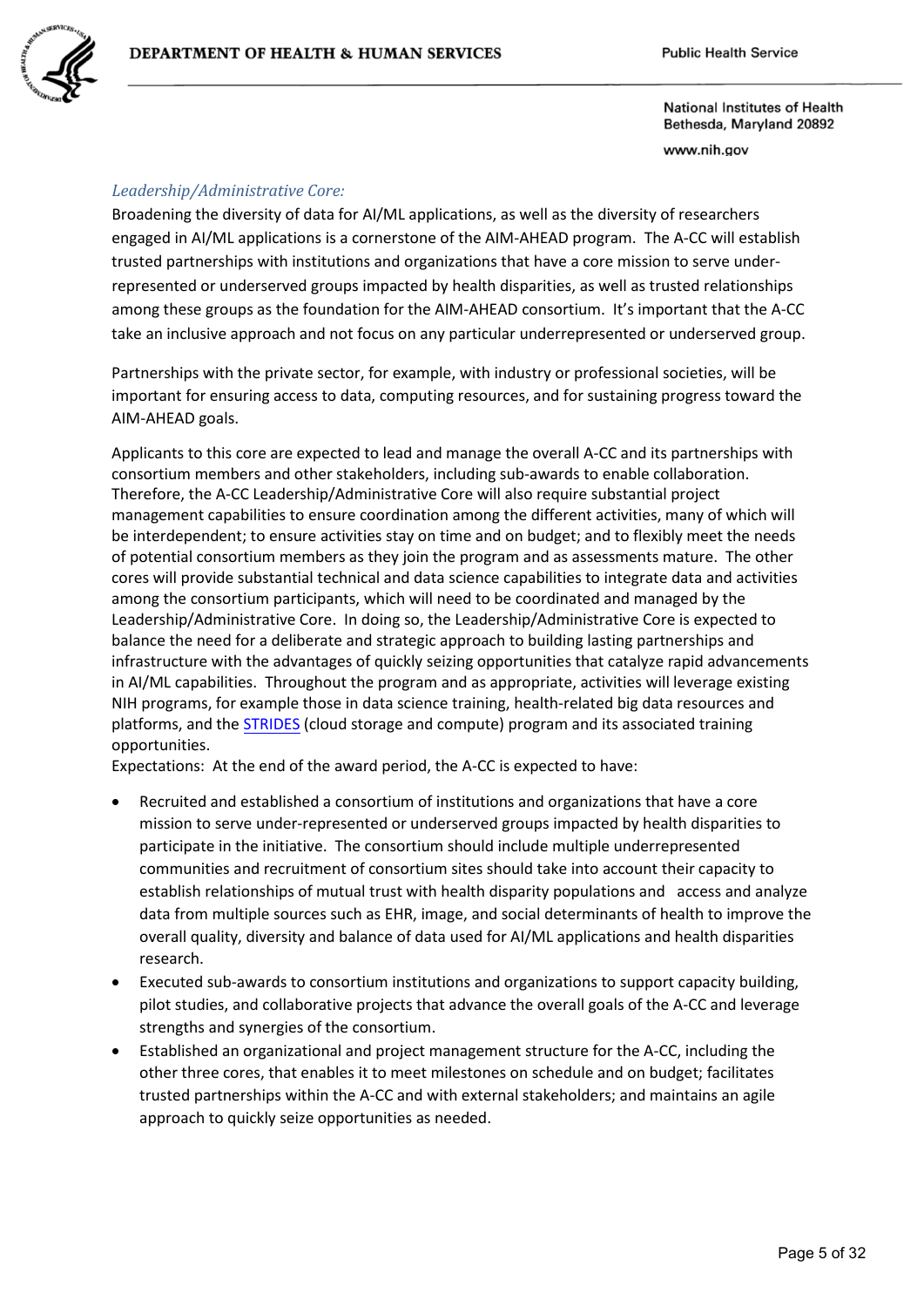

www.nih.gov

## *Data Science Training Core:*

The AIM-AHEAD consortium members will have a wide range of expertise and skill levels relevant to AI/ML and health disparities research. The A-CC will identify training needs and gaps as well as identify or develop training and workforce development resources to address these.

Training assessments should consider AI/ML and health disparities research as well as related competencies in, for example, cloud computing, distributed computing, data preparation, data science, biostatistics, modelling, epidemiology, clinical/biomedical informatics, data science policy, ethics, and health disparities and community engaged research methods.

Training offerings will be particularly useful for engaging early career investigators and researchers with diverse backgrounds into AI/ML research. The training offerings should consider the skills and competencies needed for the AIM-AHEAD projects as well as the professional development and potential career paths of the trainees. Internships and practical training opportunities with private sector partners may be leveraged.

It's expected that application-based learning opportunities with large scale data will be an important aspect of training and workforce development. The Data Science Training Core therefore will work closely with other A-CC efforts to develop or leverage platforms to access AI/ML-ready data.

Expectations: At the end of the award period, the A-CC is expected to have:

- Established and enhanced trust of the institutions providing data access and groups impacted by health disparities.
- Assessed and enhanced the capacity of consortium members to use AI/ML to conduct health disparities research through, for example, piloting and testing data science training and development modules, as well as developing AI/ML relevant health disparities research questions.
- Built capabilities at consortium institutions through, for example, industry partnerships and inkind contributions of resources, and the establishment of pilot training activities using platforms for AI/ML-ready data collections and for data analysis.
- Enhanced learning among the consortium members by, for example, establishing transdisciplinary groups with multiple skill levels around research questions of common interest.
- Leveraged consortium members' strengths to develop and implement innovative training approaches and materials.
- Provided real-time assistance and support through, for example, a technical assistance or mentoring hotline.
- Developed and tested training offerings for the consortium members and determined the near-, medium-, and long-term training needs to be address in future stages of the AIM-AHEAD program.

## *Data and Research Core:*

The interest in AI/ML from underrepresented communities is wide-ranging, and the potential applications of AI/ML in the field of health disparities research is also broad. Through engagement with the consortium members, the A-CC will prioritize and determine the AI/ML and health disparities research use cases that will be enabled by the AIM-AHEAD program. This will be done, for example, through stakeholder engagement, training and education opportunities, and pilot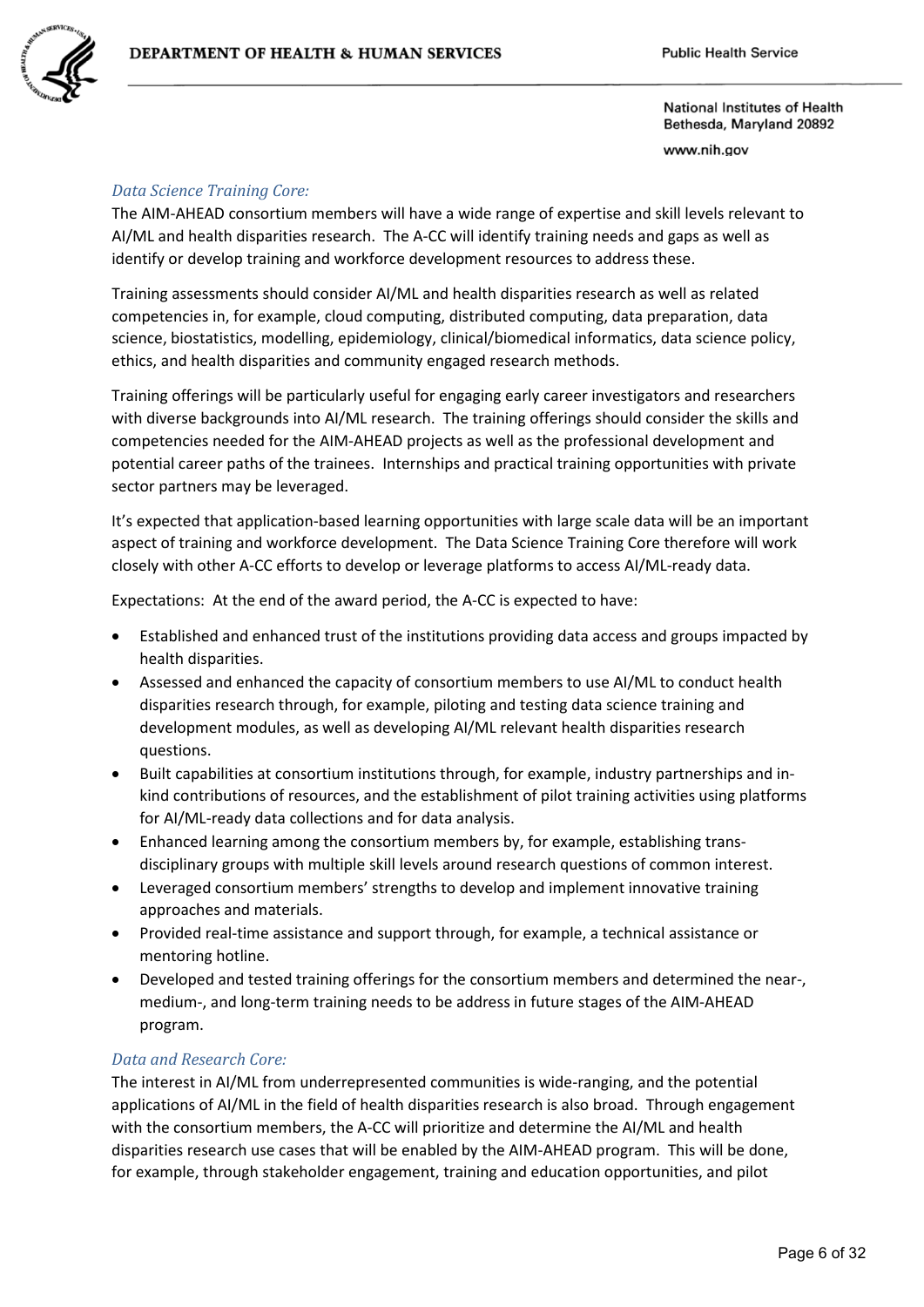

National Institutes of Health Bethesda, Maryland 20892 www.nih.gov

projects with the consortium members. The resulting use cases will be used to drive the design of the data and computing infrastructure and associated data governance models and training offerings for the AIM-AHEAD program.

Research use cases are anticipated to involve linking and preparing multiple sources and types of research data to form an inclusive basis for AI/ML that will illuminate strategies and approaches to ameliorate health disparity. This may include facilitating the extraction and transformation of data from electronic health records (EHR) for research use and consideration of social determinants of health as crucial contributors to health. This is an opportunity to foster the adoption of standardized data structure such as Fast Healthcare interoperability Resources (FHIR®) in accessing and exchanging data from EHR.

In this award period, this core focuses on assessment and planning as well as seizing early opportunities to build capabilities that are either necessary for training and/or necessary to address the emerging priority use cases.

Broadening the diversity and representation in of AI/ML data is another essential aspect of the AIM-AHEAD program. The A-CC will work with consortium members in preparing data and making data ready for AI/ML applications.

Expectations: At the end of the award period, the A-CC is expected to have:

- Determined the AI/ML and health disparities research use cases that will drive the design of the data and computing infrastructure and associated data sharing and training offerings.
- Carried out pilot AI/ML projects with consortium members to collect and prepare clinical/biomedical data, including EHR, social determinants of health, and other data from sites within the consortium.
- Prepared and supported the use of existing or purpose-built data resources for AI/ML applications and health disparity research.
- In collaboration with the A-CC training efforts, locally developed the requisite skills, capabilities, and infrastructure for these AI/ML applications.

## *Infrastructure Core:*

There are a wide variety of data and computing infrastructure options to facilitate AI/ML. Cloud platforms, for example, integrate data storage, computing cycles, security, and, often, analysis tools for geographically distributed users and groups. Distributed or federated learning approaches are more appropriate when data cannot be pooled. The A-CC will work with consortium members to assess needs and constraints, and pilot and test different data and computing infrastructure, tools, and governance models including data policy and organizational models.

It's expected that the AIM-AHEAD program will require a variety of, for example, computing platforms depending on the research project, the data needed, and a variety of other factors; and that multiple platforms may be needed in the course of a single project. The Infrastructure Core should therefore consider opportunities to integrate a variety of infrastructure types with portable, scalable, and interoperable environments.

Expectations: At the end of the award period, the A-CC is expected to have: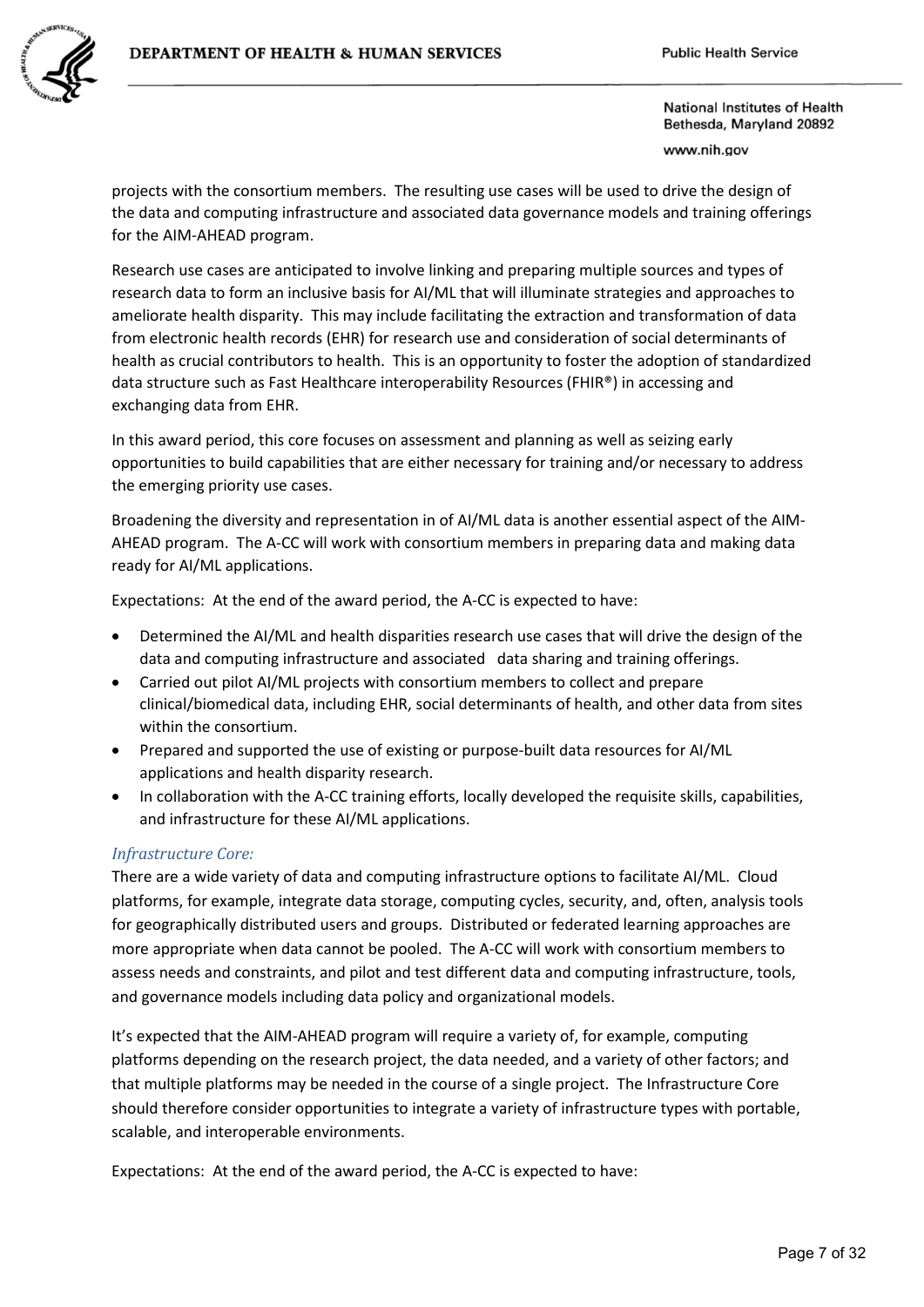

www.nih.gov

- Determined options and preferences for data sharing that facilitate AI/ML, including, as appropriate, options for distributed / federated learning, that meet the social and technical needs of the consortium members.
- Prepared the consortium members for AI/ML applications by, for example, carrying out health disparity research pilot projects. These pilots may use existing infrastructure and resources as well as pilots on new datasets made available under this OTA.
- Enhanced the capacity of consortium institutions and organizations to prepare and link data for AI/ML and engage in AI/ML research through, for example, the development of tools and/or local infrastructure investments.
- Established pilot data access and analysis environments to enable AI/ML applications and to better assess the needs, challenge, and opportunities for future infrastructure investments.
- Determined the near-, medium-, and long-term data and computing infrastructure needs and options for the consortium; and options for meeting these needs with integrated platforms and services or cloud computing.

## Partnering with other applicants and other teaming arrangements

To ensure the best balance of expertise and capabilities, the Coordinating Center (A-CC) may be comprised of one or more applicants from this solicitation. In addition, individual applications may be submitted by multi-institutional partnerships.

Once established, the A-CC is expected to identify and support engagements, assessment, pilot projects, and capacity building with potential consortium members. The A-CC will manage these relationships and associated contractual arrangements in partnership with NIH as subject to the OTA award. The A-CC will also manage engagement and coordination with existing NIH resources, and private sector stakeholders.

## Eligibility

The AIM-AHEAD program expects the A-CC to include experts from diverse social, cultural, economic, academic, and industry backgrounds and communities. This Research Opportunity Announcement invites applications from a broad range of institutions and organizations including non-traditional industry and non-profit organizations. NIH is particularly interested in applications led by institutions and organizations that have a core mission to serve under-represented or underserved groups impacted by health disparities. (See [NIH's Interest in Diversity.](https://grants.nih.gov/grants/guide/notice-files/NOT-OD-20-031.html))

Applications may address one or more of the cores described above, and must meet the corresponding eligibility requirements as follows:

Applications for *the Leadership/Administrative Core* from groups with the following characteristics will be considered responsive:

- A strong track record and established connections to a variety of underrepresented or underserved groups impacted by health disparities and institutions and organizations serving these groups.
- Ability and willingness to recruit and build a national scale consortium.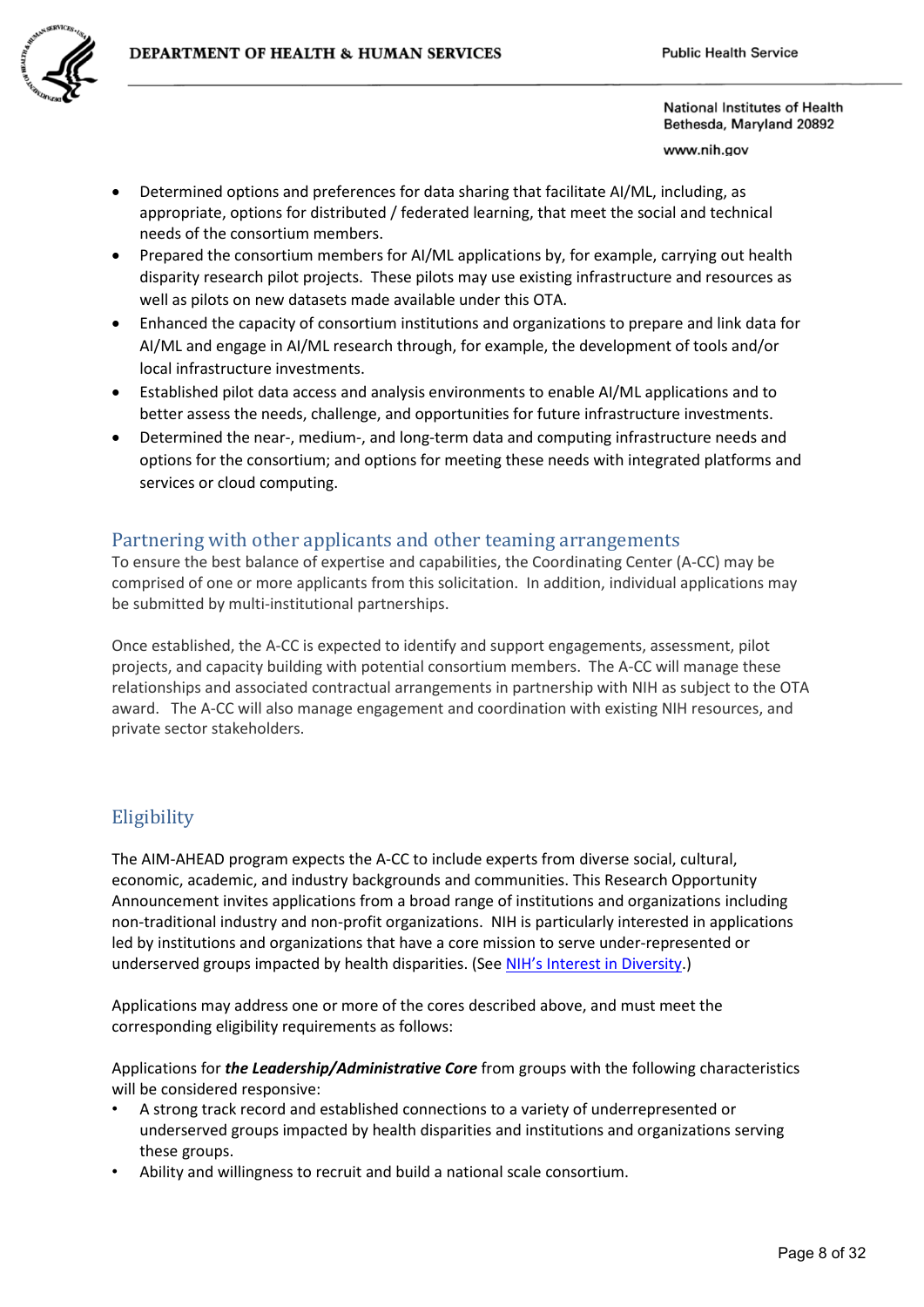

www.nih.gov

- Expertise in data-intensive, community engaged research or large-scale research efforts that have established long-term relationships with organizations that work with health disparity populations.
- Expertise in the principles of conducting community engaged research.
- Knowledge and expertise in health disparities research, AI/ML applications, and the use of diverse data including EHR for research.
- Willingness to work with other program recipients in a collaborative manner.
- The PI (or contact PI) is from an institution or organization with a core mission to serve underrepresented or underserved groups impacted by health disparities. Demonstration of a core mission may include dedicated program or activities focused on unique needs of these groups.

Applications for *Data Science Training Core* from groups with the following characteristics will be considered responsive:

- Experience and expertise in delivering innovative training and education opportunities to diverse communities with a wide range of skill levels and resources.
- Experience and expertise in identifying workforce development and training gaps and opportunities.
- Willingness to work with other program recipients in a collaborative manner.

Applications for *Data and Research Core* from groups with the following characteristics will be considered responsive

- Expertise and experience preparing and linking a variety of data types from multiple data sources, and developing AI/ML applications using these data.
- Expertise in developing inclusive strategies for developing AI/ML data to mitigate bias and ameliorate health disparities.
- Expertise in preparing and using multi-modal data including electronic health information, other data from clinical settings, and social determinants of health for health disparities research and AI/ML applications.
- Clinical expertise and clinical research expertise. Experience with data models, especially for EHR data.
- Willingness to work with other program recipients in a collaborative manner.

Applications for *Infrastructure Core* from groups with the following characteristics will be considered responsive

- Expertise and experience generating use-case based requirements for software and hardware data infrastructure.
- Expertise and experience building platforms for shared, controlled-access data.
- Experience and expertise in developing data platforms that are compliant with FISMA and related standards; knowledge and understanding of data security solutions, and experience obtaining an ATO.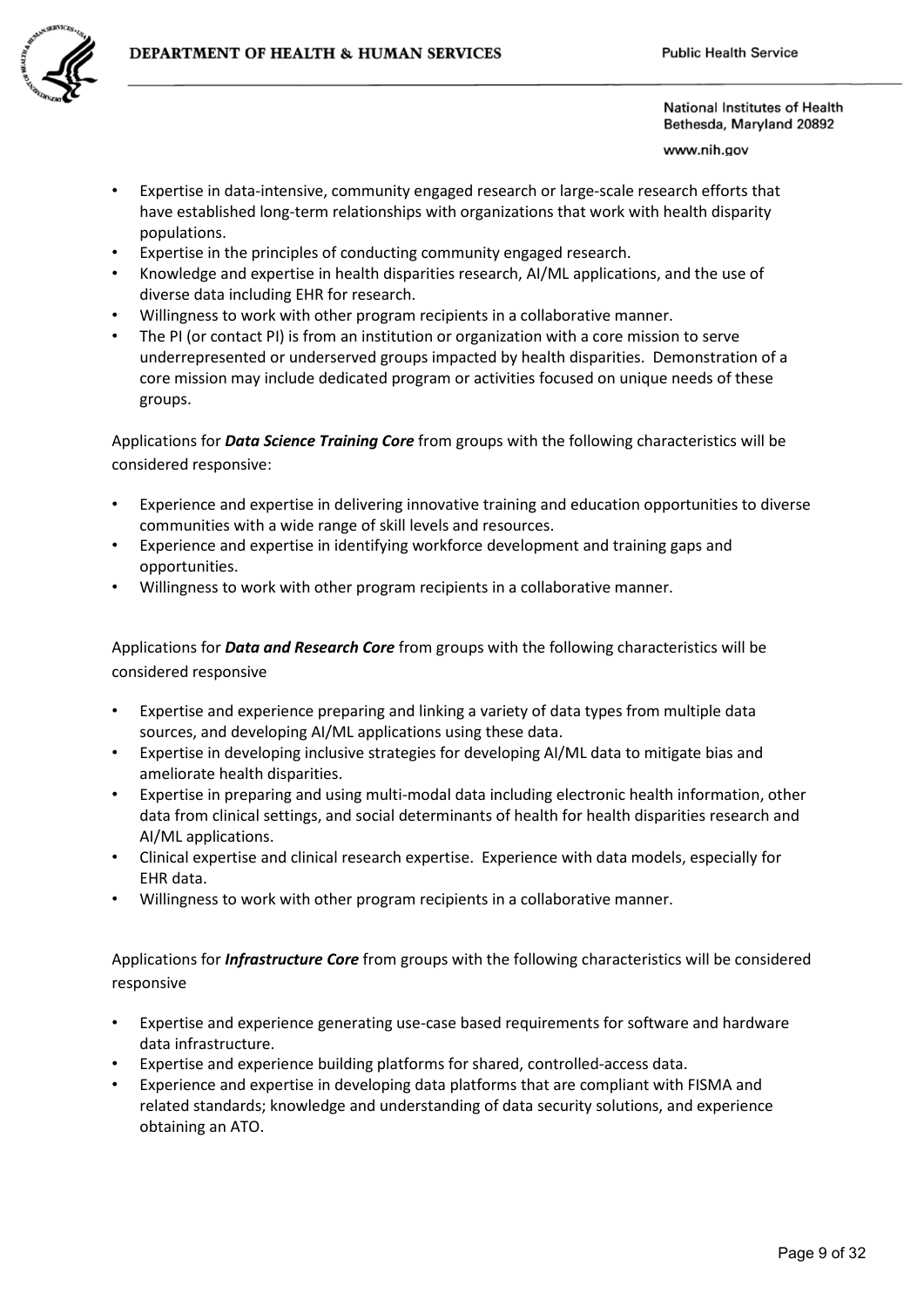

www.nih.gov

- Demonstrate proficiency with large scale cloud platforms, multi-modal data including electronic health information and data from clinical settings in health disparities research and AI/ML applications.
- Expertise and ability to provide tools, capabilities, and infrastructure to consortium members to enable or facilitate the preparation and analysis of multiple sources of data, including data from EHR, for AI/ML.
- Understanding and expertise in establishing distributed or federated AI/ML capabilities.
- Willingness to work with other program recipients in a collaborative manner.

Applications nonresponsive to the terms of this ROA will not be considered. The following types of projects would generally not be appropriate and may be deemed non-responsive:

- Proposals that do not meet the eligibility criteria above or that do not explain how these criteria are met.
- Proposals that do not demonstrate an understanding of AI/ML and health disparities research.
- Proposals that do not demonstrate and understanding or ability to engage and collaborate with a diverse researchers and organizations.
- Proposals that do not explicitly address and advance the AIM-AHEAD goals.

### **Organizations**

Non-domestic (non-U.S.) Entities (Foreign applicants) **are not** eligible to apply. Non-domestic (non-U.S.) components of U.S. Organizations **are not** eligible to apply. Foreign components **are not** allowed. Foreign consultants are allowed if approved by the NIH official in advance of the full application submission. Applicant organizations may submit more than one application, provided that each application is scientifically distinct. Individuals not affiliated with an organization, or who want to submit an application independently of their current organization, **may not** apply.

The following entities are eligible to apply under this ROA:

Higher Education Institutions

- Public/State Controlled Institutions of Higher Education
- Private Institutions of Higher Education

The following types of Higher Education Institutions are always encouraged to apply for NIH support as Public or Private Institutions of Higher Education:

- Hispanic-serving Institutions
- Historically Black Colleges and Universities (HBCUs)
- Tribally Controlled Colleges and Universities (TCCUs)
- Alaska Native and Native Hawaiian Serving Institutions
- Asian American Native American Pacific Islander Serving Institutions (AANAPISIs)

Nonprofits Other Than Institutions of Higher Education

- Nonprofits with 501(c)(3) IRS Status (Other than Institutions of Higher Education)
- Nonprofits without 501(c)(3) IRS Status (Other than Institutions of Higher Education)
- Faith-based or Community-based Organizations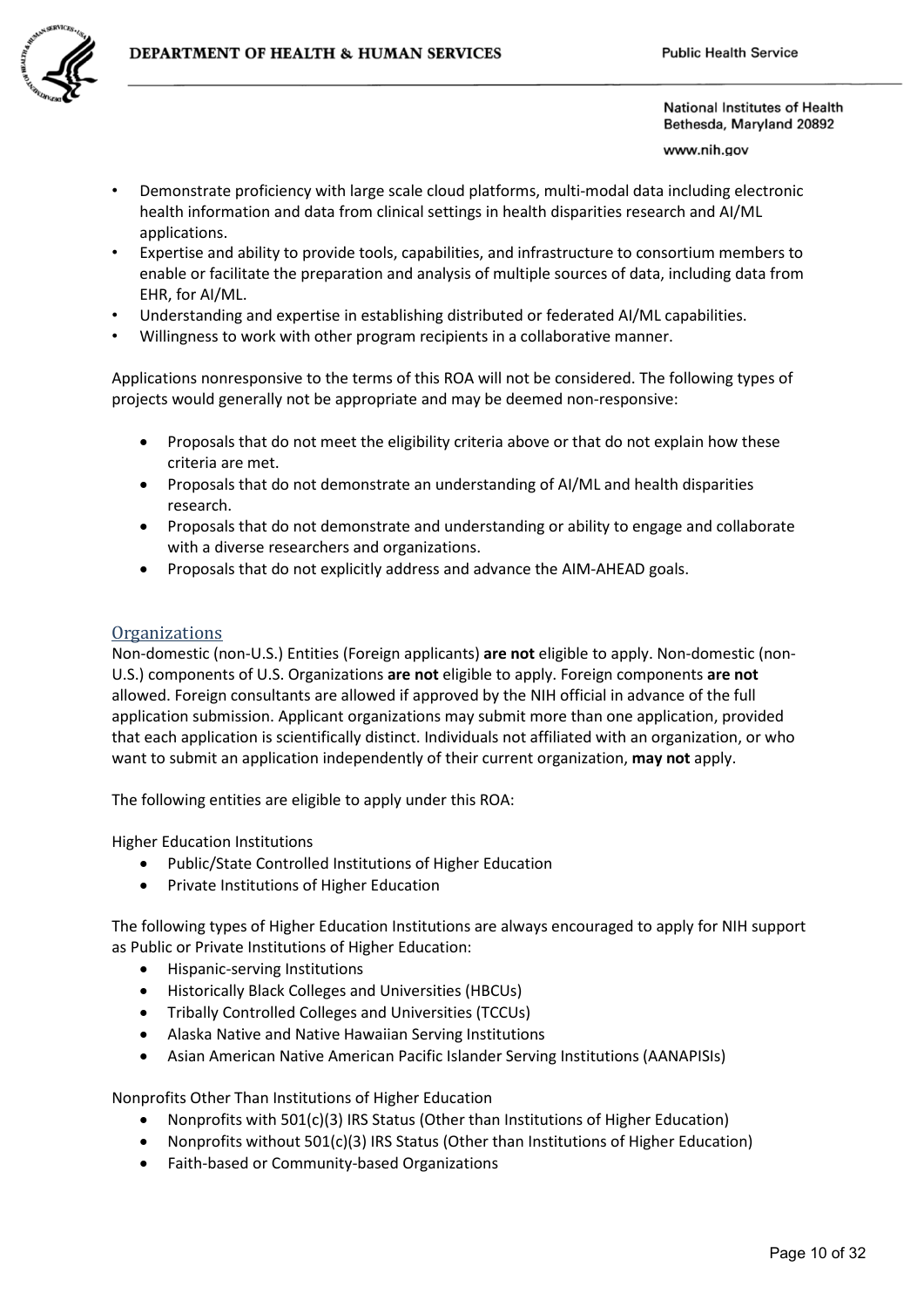

www.nih.gov

• Regional Organizations

For-Profit Organizations

- Small Businesses
- For-Profit Organizations (Other than Small Businesses)

#### Governments

- State Governments
- County Governments
- City or Township Governments
- Special District Governments
- American Indian/Native American Tribal Governments (Federally Recognized)
- American Indian/Native American Tribal Governments (Other than Federally Recognized)
- Eligible Agencies of the Federal Government
- U.S. Territory or Possession Other
- Independent School Districts
- Native American Tribal Organizations (other than Federally recognized tribal governments)

#### Multiple Principal Investigators

More than one individual may be named as Principal Investigator in the application. One individual must be identified as the contact Principal Investigator. The contact Principal Investigator must be employed by or affiliated with the applicant organization. If a multiple Principal Investigator proposal is submitted a leadership plan is required.

#### Financial and Risk Assessment

Applicants may be subject to financial analysis and risk assessment conducted by NIH staff.

#### Cost Sharing

Cost Sharing is not required; however, those proposing to develop commercial applications or who are using other state or government resources may consider identifying a cost share percentage. Applicants may voluntarily choose to propose a financial plan that includes non-federal resources. The budget submission must clearly identify and justify the use of these resources. Any voluntary cost share must be supported in the application by including a letter of support from the providing organization(s)/individual(s).

### Application Submission Instructions and Contact Information

For best consideration, complete applications should be submitted under OTA-21-017 via eRA ASSIST not later than the "Proposal Due Date" shown at the top of this notice , by 5 PM local time of applicant organization. Detailed system instructions for submitting your application will be provided by the NIH Other Transactions Agreements Officer (OTAO).

Financial and administrative questions should be addressed to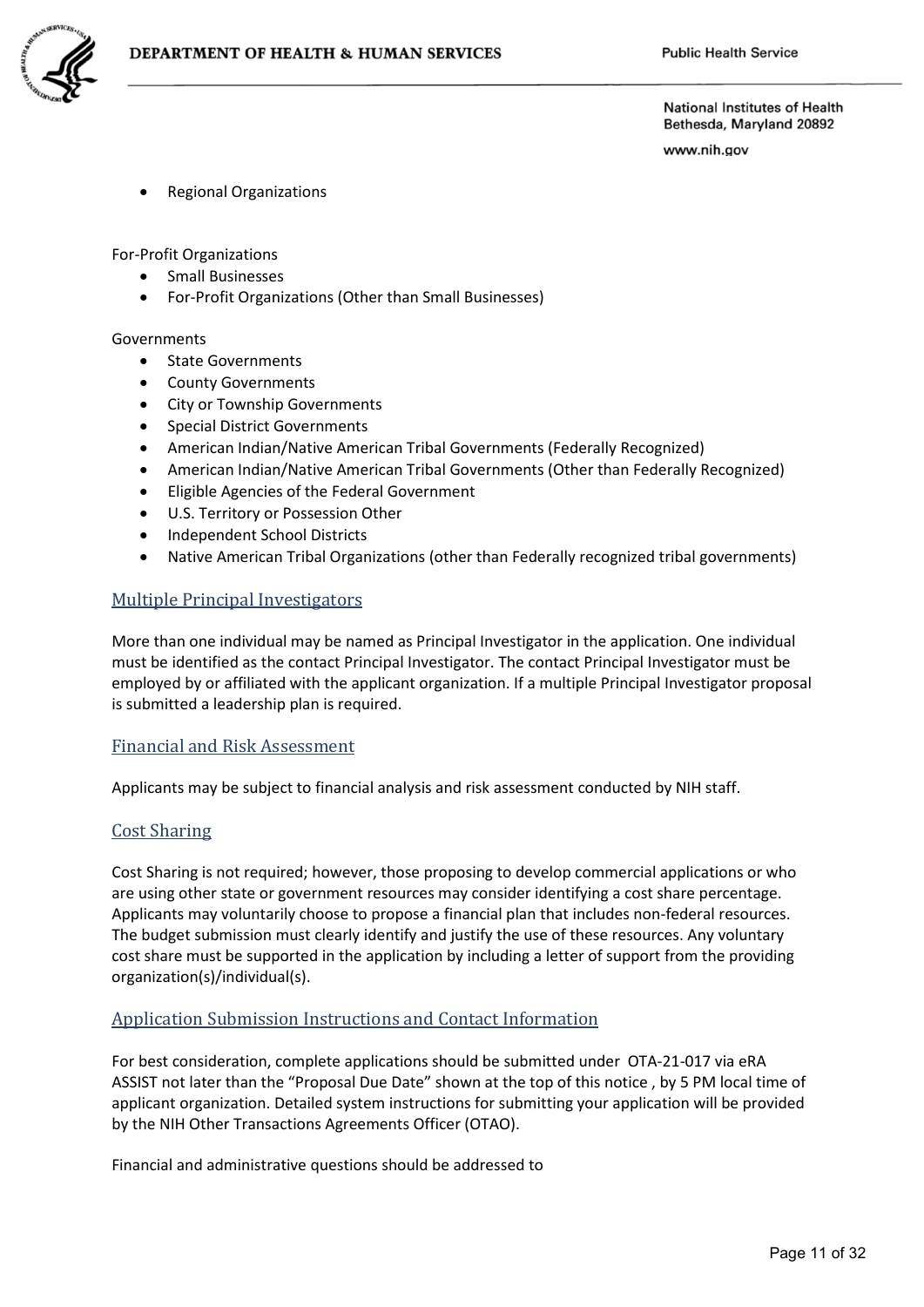www.nih.gov

Dede Rutberg, OTAO [rutbergd@mail.nih.gov](mailto:rutbergd@mail.nih.gov)

For further information, please consult the AIM-AHEAD FAQ page: <https://datascience.nih.gov/artificial-intelligence/aim-ahead/coordinating-center-faqs>

Questions about the scientific scope of the studies should be addressed to [AIM-](mailto:AIM-AHEAD_ROA@od.nih.gov)[AHEAD\\_ROA@od.nih.gov](mailto:AIM-AHEAD_ROA@od.nih.gov) 

# Developing Applications

Letters of Interest (LOIs), due by the "**Letters of Intent Due Date**" shown at the top of this notice, will be used to select individuals or groups who will be invited to submit a full application. Only those who are invited may apply. If invited to submit a full application by NIH staff, the Authorized Organizational Representative and contact PI will be notified and will be provided with guidance on submission of an application. Full applications are due by the "**Proposal Due Date**" shown at the top of this notice. Applicants may also be invited to a virtual, presentation-style review including question and answer time during the week of **August 9, 2021**. Applications and interviews will allow the NIH to: 1) establish a unique review process that will bring together AIM-AHEAD Principal Investigators, the AIM-AHEAD Program Officials, and possibly external experts; and 2) orient or reorient one or more selected applications into new teaming arrangements to establish the A-CC. NIH may also share, with PI agreement, applications between or among teams to ensure optimal configuration of funding, partnerships, and activities. The applications will be considered during the review. For more details on the review process, see section 6 (Objective Review) below. Partnerships among institutions with complementary skills and expertise to meet the expectations of this ROA are encouraged.

## Letter of Intent

Interested applicants should submit a Letter of Intent (LOI) of no more than 2 pages, outlining the following:

- A brief description of the planned activities and approach (see the core-specific guidance below)
- How the proposed activities will meet the needs of the AIM-AHEAD program
- How the team's prior experience meets the eligibility requirements, stated above.
- A brief description of how the PI's (or contact PI's) institutional affiliations meet the corespecific eligibility criteria.
- Anticipated institutional or corporate partners.
- Estimated overall budget per year, for both years of the award.

LOI submissions should include a cover page, as described below for the full application.

LOIs are not binding and will be used only to determine which individuals or groups to invite to submit full proposals. NIH is not responsible for providing feedback on unsuccessful LOIs.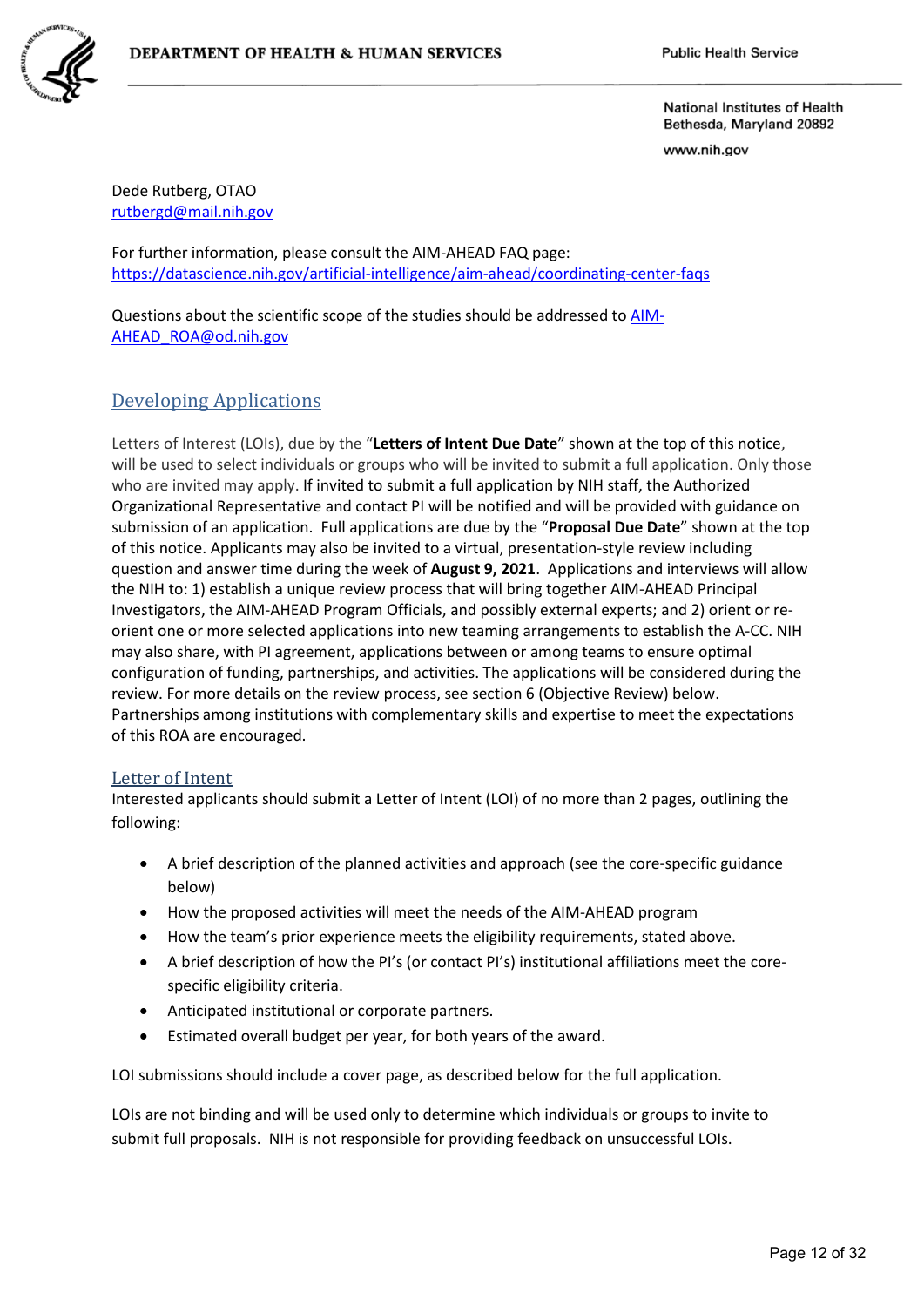

www.nih.gov

Letters of intent must be submitted by email as a .pdf attachment t[o AIM-AHEAD\\_ROA@od.nih.gov.](mailto:AIM-AHEAD_ROA@od.nih.gov) LOIs submitted by other means may not be considered.

## Application

Applications will be accepted only from Organizations listed in the Eligibility section of this Announcement that submit a letter of interest, and that are invited to apply. Applications must be prepared and submitted using NIH'[s ASSIST.](https://public.era.nih.gov/assist/public/login.era?TARGET=https%3A%2F%2Fpublic.era.nih.gov%3A443%2Fassist%2F) The NIH will not review and will return applications submitted from organizations not included in the Eligibility section. Complete applications must be submitted by the Authorized Organizational Representative. The organization must be registered in eRA Commons with one person designated as the primary investigator (PI) and one person designated as the Signing Official (SO). The Signing Official's signature certifies that the applicant has the ability to provide appropriate administrative and scientific oversight of the project and agrees to be fully accountable for the appropriate use of any funds awarded and for the performance of the OT award-supported project or activities resulting from the application.

Plans must be submitted by the due date, in text-recognizable PDF (Adobe) format, use 11-point font with 1" margins, be single-spaced, may not exceed 12 pages, and the file size must be no greater than 20 MB. The sections of the application should be loaded as separate attachments on field # of the form and should be titled as specified in each section (title included in parentheses following each section).

Cover ("Cover.pdf"; no more than 1 page)

- 1. Number and title of this Research Opportunity Announcement
- 2. Project Title
- 3. Core(s) targeted in the application:
	- a. *Leadership/Administrative Core;*
	- b. *Data Science Training Core;*
	- c. *Data and Research Core; and/or*
	- d. *Infrastructure Core*
- 4. Names of key personnel, institutional affiliation, title, and percent effort
- 5. Other involved personnel names, roles, and organizations (multiple Principal Investigators, co-Investigators, collaborators, contractors, authors of letters of support, etc.)
- 6. Name and address of the submitting organization and department.
- 7. Authorized Organizational Representative first and last name, title, institution, mailing address, email address and phone number.
- 8. Approximate budget per year (direct and total)
- 9. Proposed Project Period Dates
- 10. Confirmation that the work involves human subjects or data from human subjects.
- 11. Agreement that any and all parts of the application can be shared among other applicants.

Senior/Key Personnel and Other Significant Contributors ("Senior/Key.pdf"; no more than five pages per individual). At a minimum, the information in the biosketch should include the name and position title, education/training (including institution, degree, date (or expected date), and field; list of positions and employment in chronological order (including dates); and a personal statement that briefly describes the individual's role in the project and why they are well-suited for this role. The format [\(https://grants.nih.gov/grants/forms/biosketch-blankformat.docx\)](https://grants.nih.gov/grants/forms/biosketch-blankformat.docx) used for an NIH grant application is acceptable.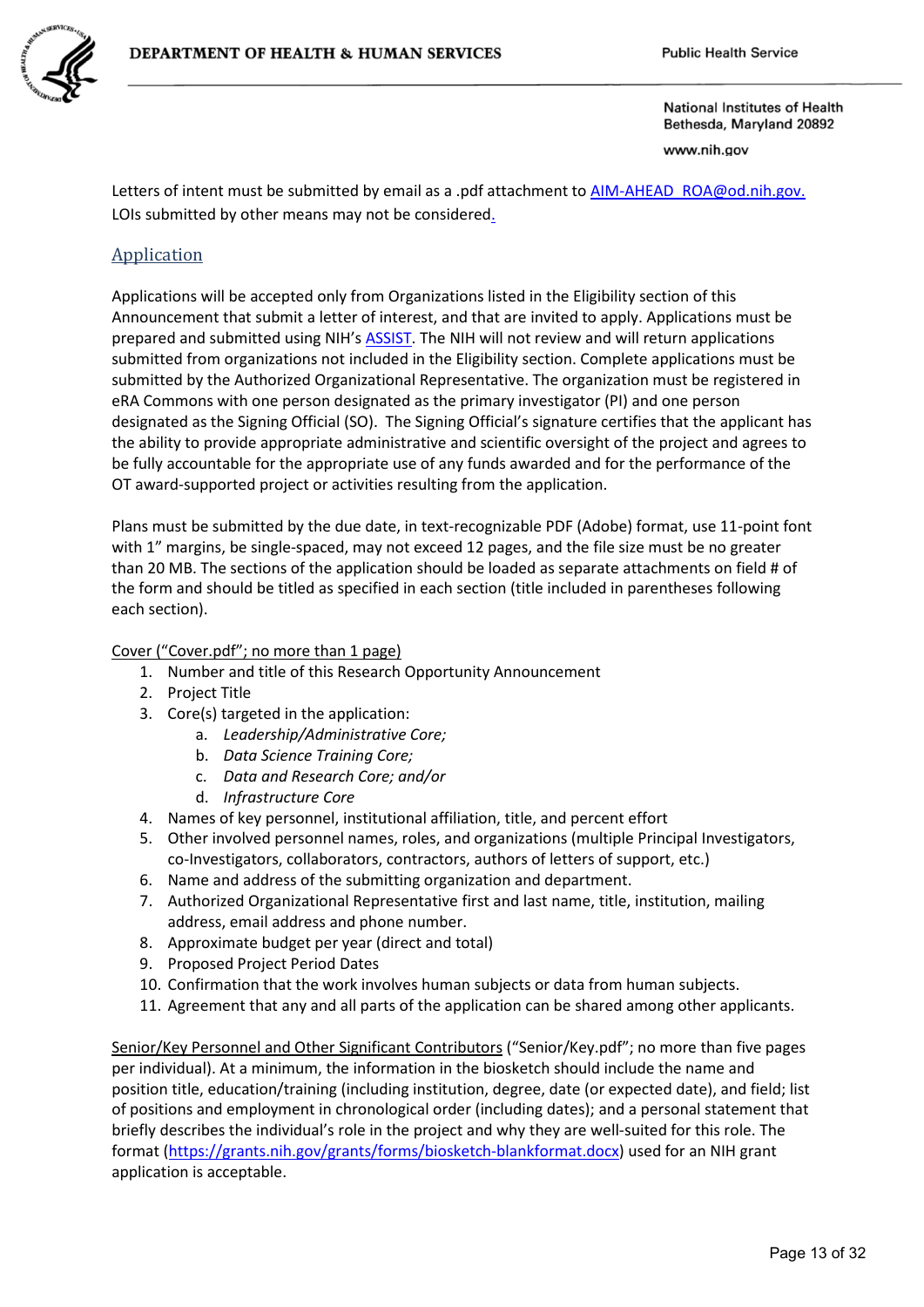

www.nih.gov

Applications may include letters of support from potential partners or organizations and institutions that have existing relationships with the applicant. Letter of support are not included in the application page limit.

Application research plan ("Application.pdf"; no more than 12 pages including any charts or figures.) should be organized into the following sections to facilitate review:

### **Section 1: Planned activities and approach:**

*All applications* should describe the proposed activities and approaches for each targeted core and how these will meet:

- the overall goals of the AIM-AHEAD program;
- the specific expectations for each core, as described above;
- and the eligibility requirements for each core, as described above.

In addition, applications should address the following core-specific guidance:

#### Applications for the *Leadership/Administrative Core* should describe:

- Plans for identifying and engaging potential consortium members including efforts to promote diversity and inclusion among the members, avoiding any biases toward particular subgroups, for example, regional outreach, or outreach among ethnic groups (tribal, Latinx,…)
- Plans for outreach and engagement with private sector and other stakeholders that have the potential to add value to the consortium goals.
- Plans for structuring sub-awards to consortium members and capabilities for implementing sub-awards.
- The implementation team that will engage in outreach, their trans-institutional expertise, and experience networking across institutions.
- Approaches for working with other A-CC cores to ensure mutual trust is maintained and strengthened with and among the consortium members as projects and engagements develop.

#### Applications for *Data Science Training Core* should describe:

- Plans for engaging consortium members and relevant communities to assess the near-, mid-, and long-term training needs and gaps and identify opportunities where training can advance the goals of the AIM-AHEAD program and serve the career development and workforce needs at the consortium sites.
- Plans and approaches for developing and delivering new and existing training offerings to meet the identified needs, including approaches for cross-community or cross-disciplinary training.
- Plans for developing a real-time help center or other resource for consortium members.
- Innovative approaches for enhancing diversity in training programs and workforce.

#### Applications for the *Data and Research Core* should describe:

• Plans and approaches for working with consortium members to develop and elicit priority research interests and use cases in AI/ML and health disparities research.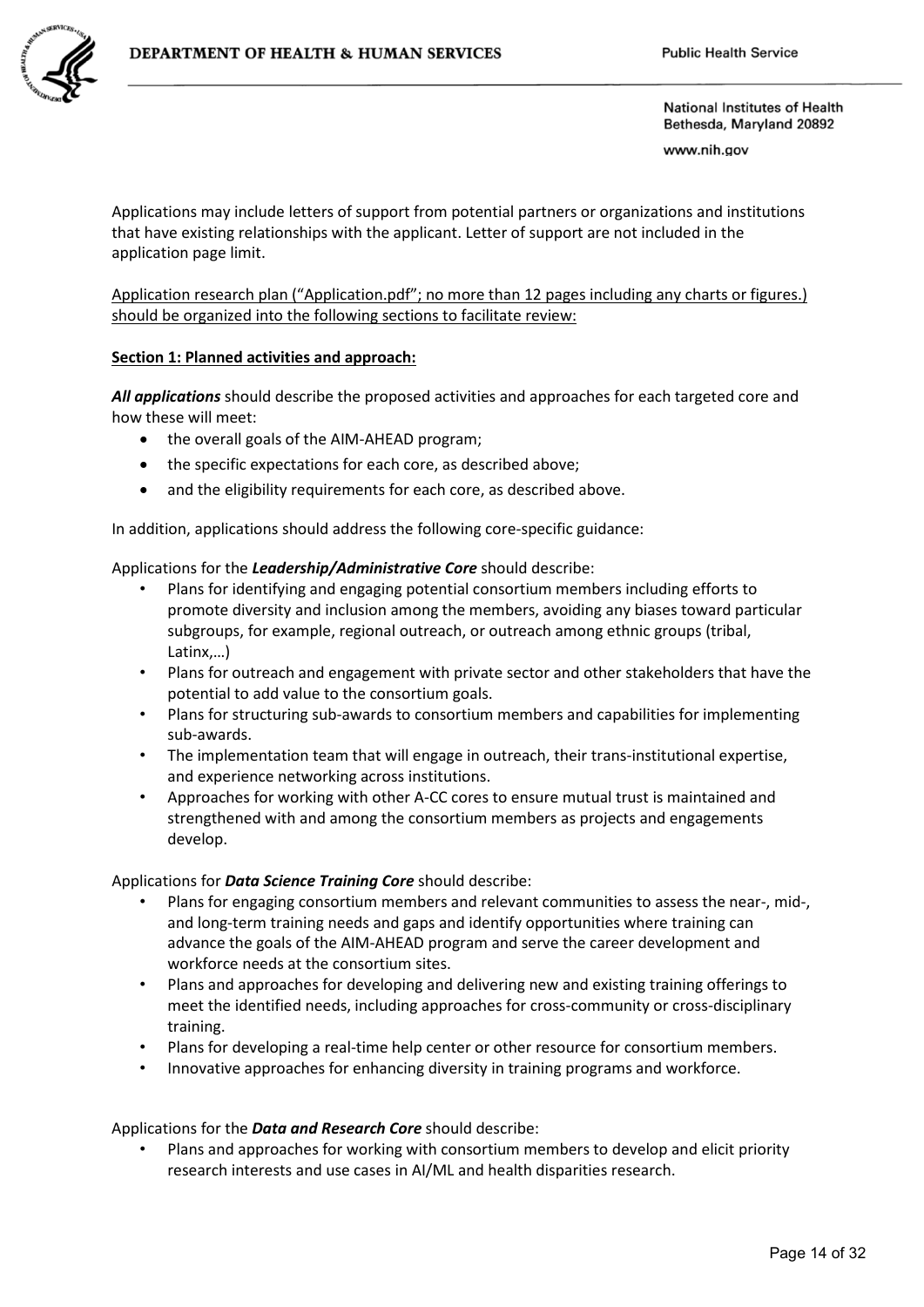

www.nih.gov

- Plans and approaches for working with other A-CC cores to meet the data access, and training needs relevant to enable the priority research interests.
- Plans and approaches for engaging consortium members in pilots and projects.
- Plans and approaches for addressing and remediating potential biases in data and AI/ML models, especially as pertains to health disparities.

Applications for the *Infrastructure Core* should describe:

- Plans and approaches for working with consortium members to assess the near-, mid-, and long-term data infrastructure needs, taking in to account, for example, research priorities, preferences around data sharing and management, existing capabilities and opportunities to enhance these through the AIM-AHEAD program.
- Plans and approaches for recruiting and prioritizing pilot projects with consortium members, and how these would be managed.
- Plans and approaches for piloting data infrastructure to enable AI/ML applications, including plans to provide new and existing data resources.
- Plans and approaches for engaging the diverse communities of researchers to explore AI/ML in EHR using existing NIH resources (see section below) or others.

## **Section 2: Planned coordination with other cores of the A-CC:**

*All applications* should describe how their efforts could be synergistic with other A-CC cores to achieve the overall goals of the AIM-AHEAD program and in ways that maintain and enhance mutual trust between the A-CC and the consortium members and among these groups. In particular, the application should specify what deliverables, expectations, or dependencies there are on other parts of the A-CC. Applications addressing more than one core should describe any advantages from this arrangement.

## **Section 3: Potential impact and alignment with AIM-AHEAD goals and core-specific expectations:**

*All applications* should describe how the planned efforts will advance the goals of the overall AIM-AHEAD program and the **specific expectations** for each core, as described above.

# **Section 4: Past performance and expertise of the team members and complementarity with other recipients: At a minimum:**

*All applications should provide the following details about the teams and personnel involved in the proposed activities:* 

- Identify key personnel, project leads, and other personnel
- Specify effort levels and specific roles for each person
- Detail partners and specific roles for each partner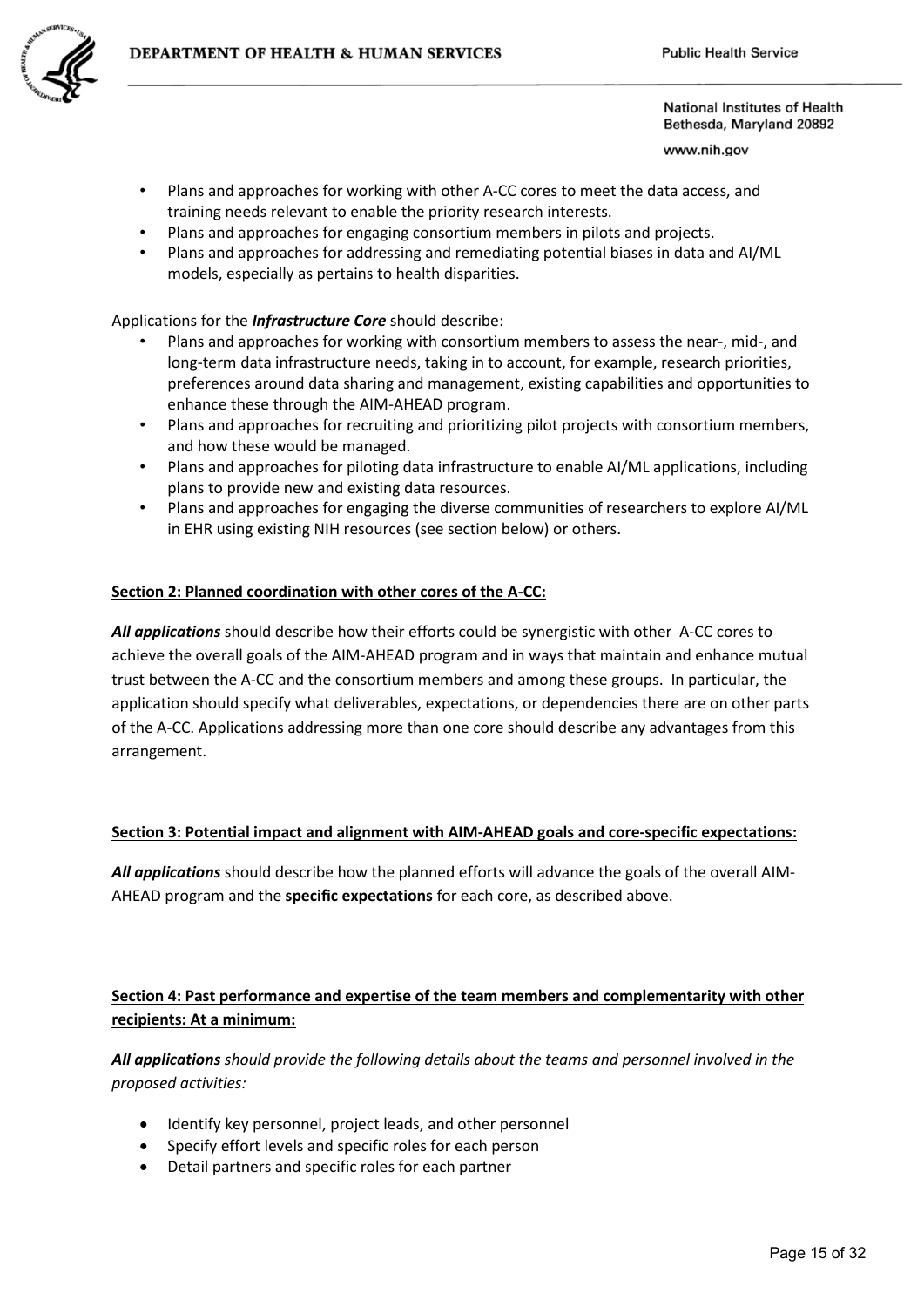

www.nih.gov

- Describe how key personnel and partners will accomplish the objectives(s)
- Describe how the project will leverage existing NIH data and computing resources
- Include relevant past performance for the team and any prior experience working together
- Leadership plan for applications that involve multiple PIs
- How the application meets the specific *eligibility requirements* for each core, as described above.

#### **Section 5: Justification of the budget, resources, data, and resource sharing.**

- All applications should provide detailed budget information for planned core activities and partnerships, as described below.
- For applications targeting more than one core, the application should clarify which parts of the budget request correspond to each core.
- Procurement of hardware, data, and the development of software capabilities to support the proposed activities are allowable costs.
- Budgets should include full cost of any potential projects, training, or other collaborations with consortium members or other partners.
	- $\circ$  Explain the total overall cost and the costs per activity and how that is estimated based on the specifics of the proposed activity.

Appendix: PHS Human Subjects and Clinical Trials Information (appendix to study plan; no page limit) When involving human subjects research, clinical research, and/or NIH-defined clinical trials (and when applicable, clinical trials research experience) follow all instructions for the PHS Human Subjects and Clinical Trials Information form in the SF424 (R&R) Application Guide, with the following additional instructions:

If you answered "Yes" to the question "Are Human Subjects Involved?" you will need to go to the optional forms and select the Human Subjects and Clinical Trials Information form. This will then appear on your forms tab and you can complete as it applies to the study. You must include at least one human subjects study record using the **Study Record: PHS Human Subjects and Clinical Trials Information** form or **Delayed Onset Study** record located in the optional forms in ASSIST for this OT.

- **Study Record: PHS Human Subjects and Clinical Trials Information**
	- o All instructions in the SF424 (R&R) Application Guide must be followed.
- **Delayed Onset Study**
	- o Note: Delayed onset does NOT apply to a study that can be described but will not start immediately (i.e., delayed start). All instructions in the SF424 (R&R) Application Guide must be followed.

Have questions about whether you are conducting a clinical trial? Please reference the following website to learn more: <https://grants.nih.gov/ct-decision/index.htm>

Include any graphs, pictures, or data tables in the body of the text.

Additional information to include in the submission: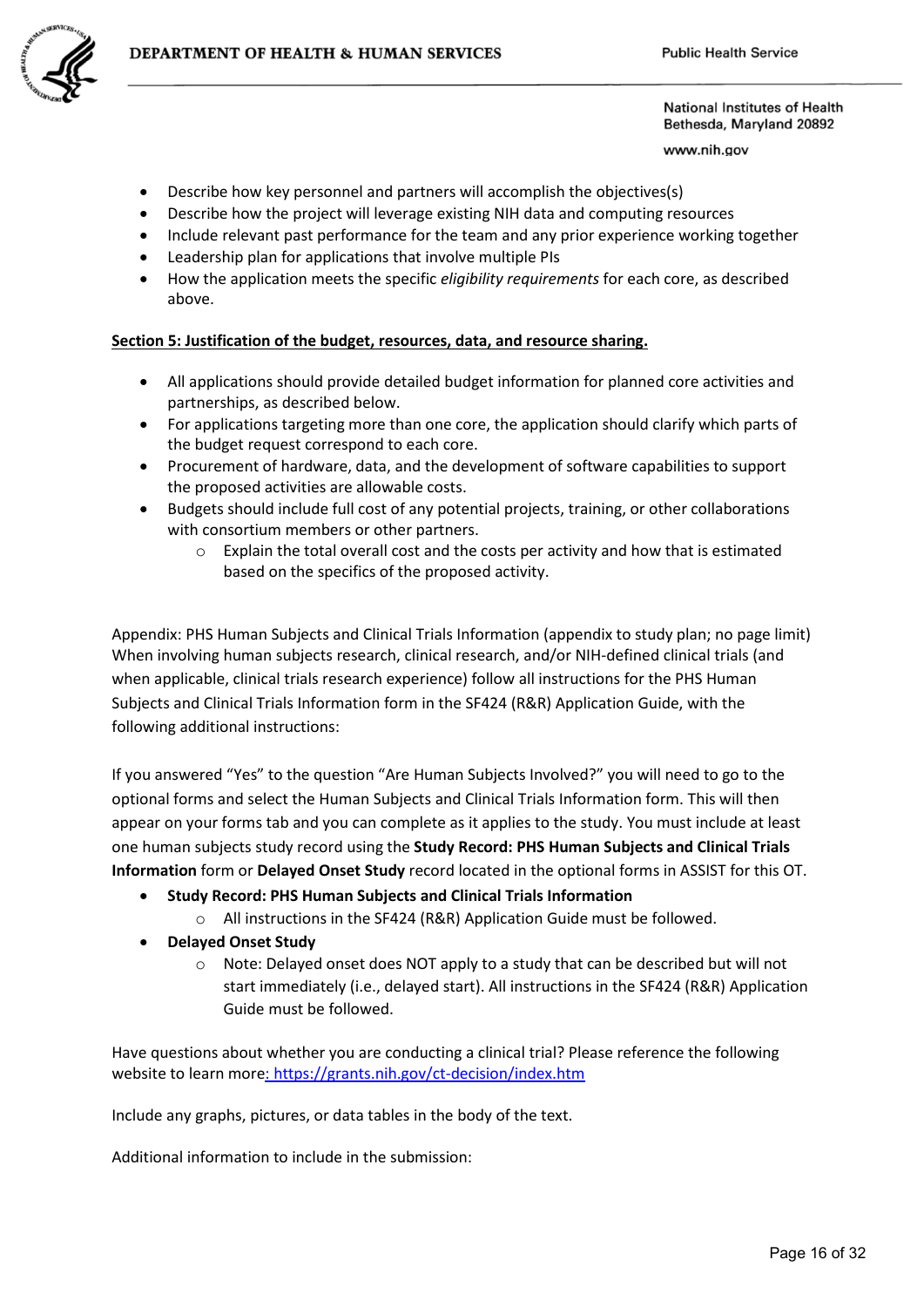www.nih.gov

- Institutional Letter of Support ("Institutional Support.pdf"): A letter of support from the applicant's organization indicating institutional commitment for the project, e.g., relaying support for contributions (including, but not limited to, support for training activities or consortium meetings, licenses, and other resources) and preparations to enter into negotiated other transactions agreements
- Letters of support from proposed collaborators ("Letters of Support.pdf"; e.g., school districts, school related organizations or associations, tribal schools or nations, health care partners)
- A bibliography ("Bibliography.pdf"; no more than 1 page)
- Additional Information ("Additional Information.pdf"; no more than 1 page)
- Information on Select Agents
- Plan for Authenticating Key Biological and Chemical Resources

## Budget details

The NIH may elect to negotiate any or all elements of the proposed budget and can consider the use of pre-award authority.

Budget ("Budget.pdf"; no page limitations): Applicants can model their budgets on SF424 budget pages for this section of the application which are available as optional forms in ASSIST or a format that best fits their program. All budgets must be readable by ASSIST. Applications must provide a realistic budget and cost estimate for performing the work for the first year. The budget should address costs associated with the Applicant's group and any collaborators. Budgets for individual awards are expected to vary, depending on the scope of the work proposed, including the number of collaborations involved. Twelve-month budgets are expected not to exceed \$50 million total costs for the overall A-CC, which includes all four cores as well as pilots and projects with the consortium members and other stakeholders. There is no core-specific cap. Second year budget estimates should also be provided, but these budgets will be reassessed as the projects proceed and may be increased or decreased depending on progress, the needs of the program, and funds available. Total budget for a two-year proposal should not exceed \$100 million total costs unless prior approval was granted by the NIH.

**Provide the overall expected cost for each of the following categories**: personnel, equipment/testing kits, travel, funds for consortium partners or other stakeholders (if applicable), subawards, other direct costs, and total cost (with indirect costs included). Provide a budget justification. Subawards need to provide details of cost breakdown.

**Milestones and Deliverables ("Milestones and deliverables.pdf":** Applicants must provide a description of the scientific goals and milestones, completion criteria, due date, how success is defined for a given milestone (e.g., Go/No-Go criteria), and payment/funding schedule (Example provided below). While agreements may be fixed price or expenditure-based, subject to negotiation, the use of fixed price milestones with discrete deliverables and a payment/funding schedule is preferred.

Example table of milestones and deliverables: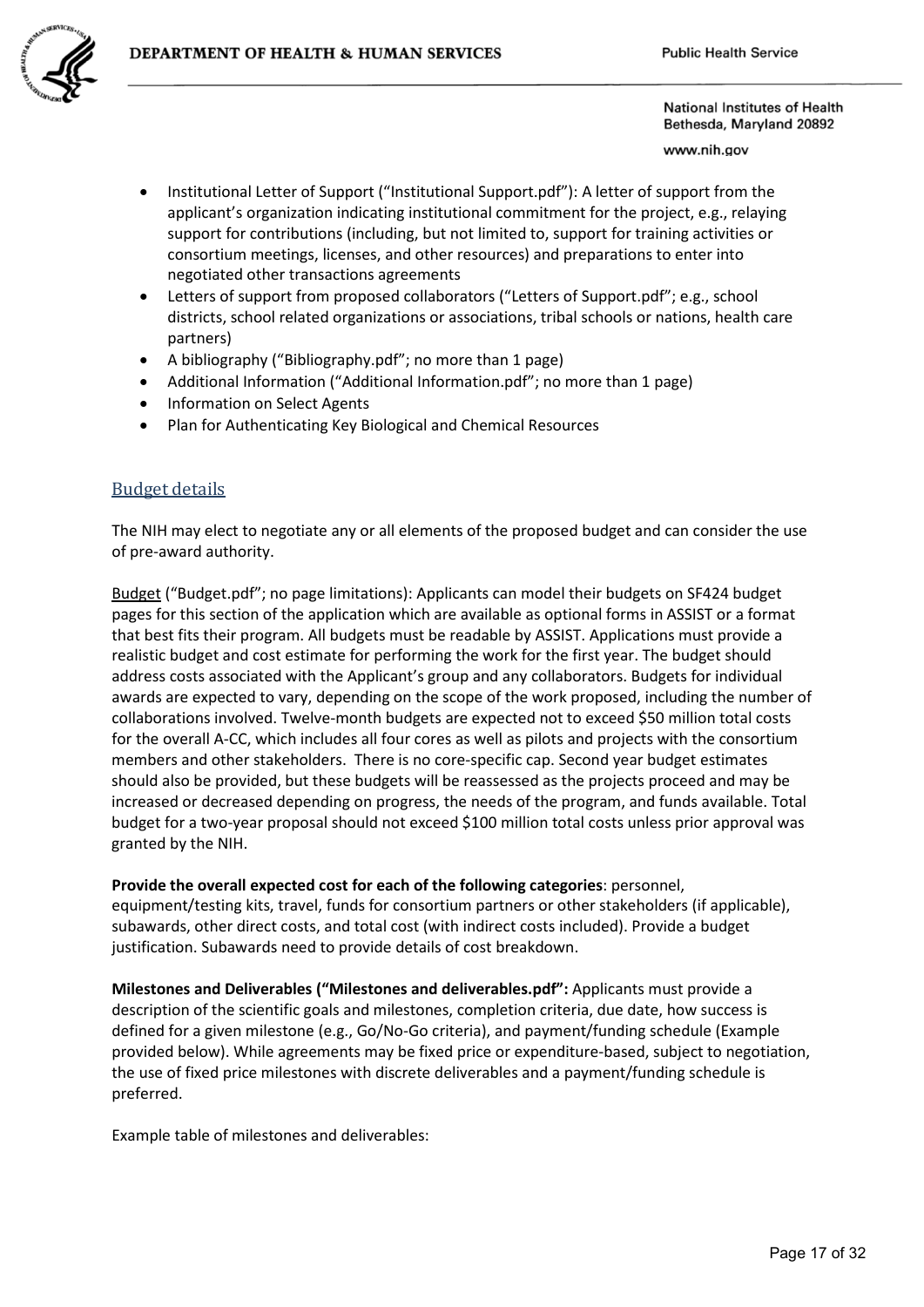

www.nih.gov

| Milestone      | Task(s) | Due Date<br>(Months after<br>award) | <b>Milestone Definition</b>                                 | Payment |
|----------------|---------|-------------------------------------|-------------------------------------------------------------|---------|
| $\mathbf{1}$   | 1.1     | $\mathbf{1}$                        | Milestone Name/Description                                  | $\zeta$ |
|                |         |                                     | Exit Criteria:                                              |         |
|                |         |                                     | <b>Bulleted list of tasks</b><br>completed<br>Deliverables: |         |
|                |         |                                     | Bulleted list (including data<br>$\bullet$<br>sharing)      |         |
| $\mathbf{1}$   | 1.2     | 3                                   | Milestone Name/Description                                  | \$      |
|                |         |                                     | Exit Criteria:                                              |         |
|                |         |                                     | <b>Bulleted list of tasks</b><br>completed<br>Deliverables: |         |
|                |         |                                     | Bulleted list (including data<br>$\bullet$<br>sharing)      |         |
| $\overline{2}$ | 2.2     | 6                                   | Milestone Name/Description                                  | $\zeta$ |
|                |         |                                     | Exit Criteria:                                              |         |
|                |         |                                     | <b>Bulleted list of tasks</b><br>completed<br>Deliverables: |         |
|                |         |                                     | Bulleted list (including data<br>sharing)                   |         |

Applicants need to plan to attend a mandatory, 1-day kickoff meeting of the AIM-AHEAD program, to be held virtually on or about October 1, 2021.

Institutions with an established Facilities and Administrative (F&A) rate should use the approved rate to calculate indirect costs.

## eRA Registration

Participating organizations must complete and maintain the following registrations to be eligible to receive an award. There should NOT be any cost associated with ANY of these registrations. All registrations must be completed prior to award issuance. Registration can take 6 weeks or more, so applicants should begin the registration process as soon as possible.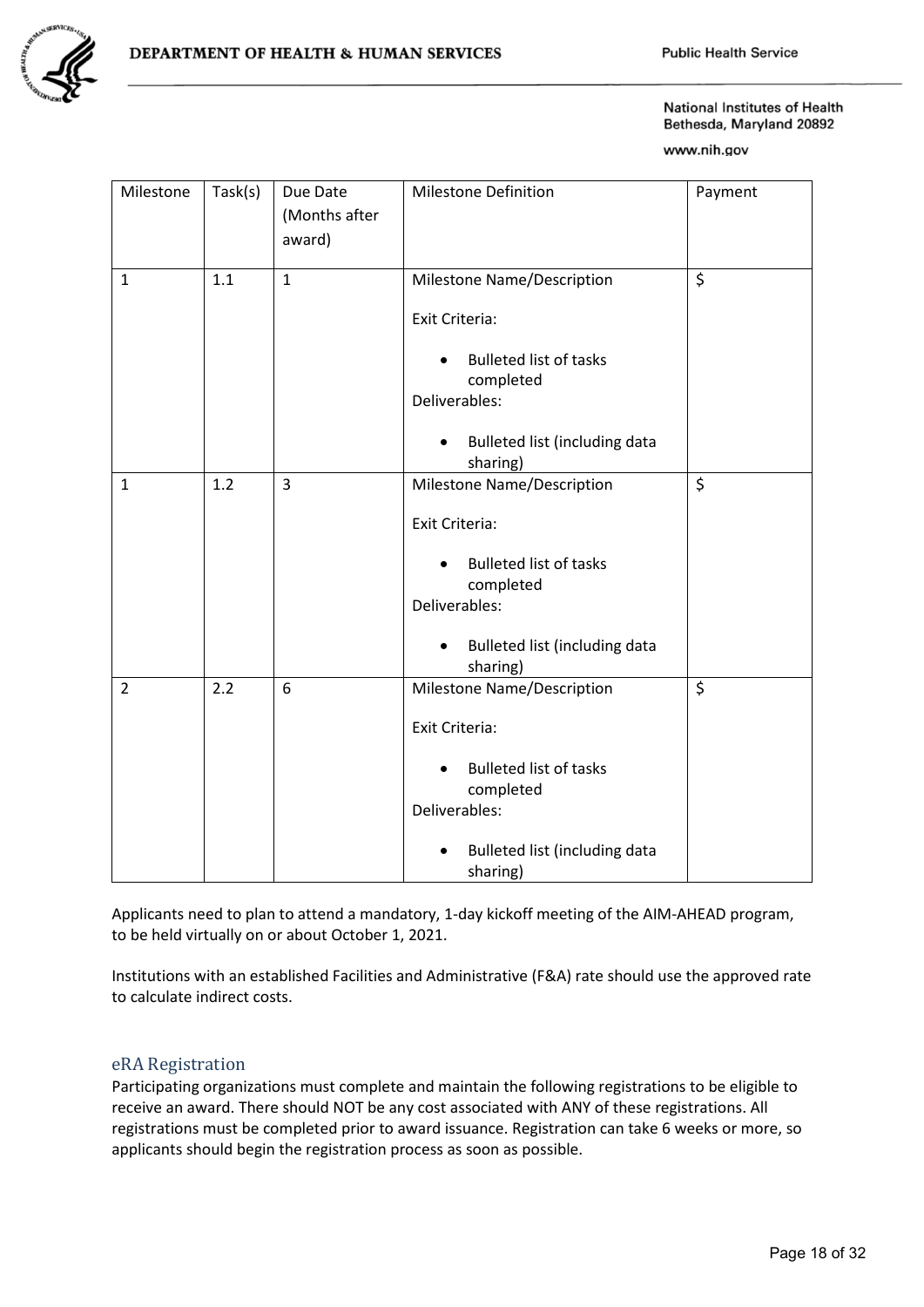

www.nih.gov

NIH will use the eRA Commons system to administer OT awards. If you are selected to participate you may need to submit additional information in eRA ASSIST, you will need to be registered in eRA Commons, which can take some time to complete – as many as several weeks in some cases. Therefore, if you are considering submitting an application and are not yet registered in eRA, it is highly recommended that you begin the process of registering your organization, Program Director/Principal Investigator (PD/PI) and Signing Official (SO) in eRA Commons as soon as possible to avoid possible award processing delays. To register, please follow the instructions via this website[: https://public.era.nih.gov/commons/public/registration/registrationInstructions.jsp.](https://public.era.nih.gov/commons/public/registration/registrationInstructions.jsp)

- 1. Complete the online Institution Registration Form and click Submit.
- 2. The NIH database will send you an email with the link to confirm your email address.
- 3. Once your email address is verified, the NIH will review your request and let you know of the result via email.
- 4. If your request is denied, you will get an email notifying you of the reason.
- 5. If your request is approved, you will get an email with your Commons User ID and temporary password.
- 6. Log into Commons with the temporary password and the system will prompt you to change temporary password to a permanent one. Your SO will be prompted to electronically sign your registration request. (Please review your registration information carefully.)
- 7. Once your SO has electronically signed the request, your organization will be active in Commons and you may create and maintain additional accounts for your institution staff.

To complete the registration above, you may need to register for the following if you have not done so already:

- Dun and Bradstreet Universal Numbering System (DUNS) All registrations require that applicants be issued a DUNS number. After obtaining a DUNS number, applicants can begin both SAM and eRA Commons registrations. The same DUNS number must be used for all registrations, as well as on the grant application. Registration for DUNS is located here: <https://fedgov.dnb.com/webform/>
- Employer Identification Number (EIN)- https://www.irs.gov/businesses/small-businessesself-employed/apply-for-an-employer-identification-number-ein-online
- Small Business Administration (SBA) https://www.sbir.gov/registration
- System for Award Management (SAM) (formerly CCR) Applicants must complete and maintain an active registration, which requires renewal at least annually. The renewal process may require as much time as the initial registration. SAM registration includes the assignment of a Commercial and Government Entity (CAGE) Code for domestic organizations which have not already been assigned a CAGE Code. Registration for SAM is located here: <https://www.sam.gov/SAM/>

### **Principal Investigators**

All Principal Investigators(s) will need an eRA Commons account. If they do not already have one, Principal Investigators should work with their organizational officials to either create a new account or to affiliate their existing account with the proposer organization in eRA Commons. If the Principal Investigator is also the organizational Signing Official, they must have two distinct eRA Commons accounts, one for each role. Obtaining an eRA Commons account can take up to 2 weeks.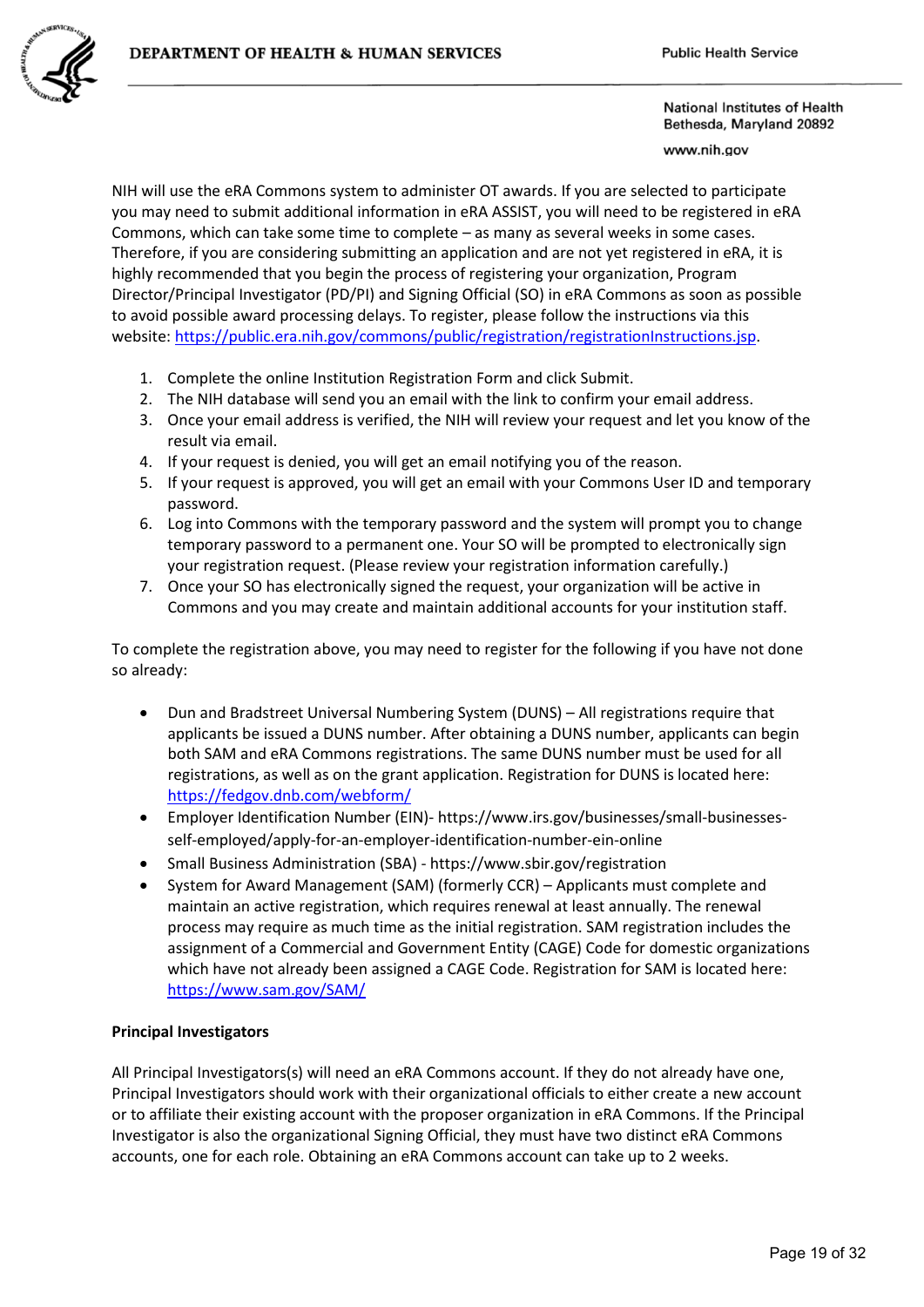www.nih.gov

# Objective Review

The intent of the objective review for AIM-AHEAD Coordinating Center is to determine whether the objectives and plans of the proposed activities will contribute to and advance the AIM-AHEAD program goals of enhancing the participation and representation of researchers and communities currently underrepresented in the development of AI/ML models and improving the capabilities of this emerging technology, beginning with electronic health record (EHR) data to address health disparities and inequities.

The review is also intended to facilitate dialogue between applicants and external experts so that applications are improved by the review process. The outcome of each review is therefore intended to be a modified work plan for each proposer. Components of the applications may be accepted into the final plan in whole, in part, or may be omitted. The modified workplan, as shaped by the review process, will serve as a blueprint for the final negotiated terms and milestones for the resulting awards.

Applications may be submitted for one or more cores. Each core will be reviewed separately. NIH does not have a preference for the number of cores addressed in each application.

NIH is not responsible for providing feedback on unsuccessful proposals.

## Review of Applications

The review of the applications will be conducted internally, and follow-up negotiations will be held as videoconferences and/or teleconferences.

The Overall Impact will be assessed by an objective review of the applications which will consider four Scored Review Criteria and Additional Review Criteria which include Protections of Human Subjects and the Inclusion of Women, Minorities, and Children:

### **Scored Review Criteria**

Applications may address one or more of the A-CC cores. For applications that address multiple cores, each core will be assessed separately, and any potential benefit from the cores being comanaged will be factored into the score for each, as appropriate. NIH does not have a preference for the number of cores addressed in each application.

- 1. Reasonableness and merit of the proposed plans and approaches (5 pts)
	- a. All cores: To what extent are the proposed activities reasonable and likely to achieve the core-specific expectations?
	- b. Leadership/Administrative Core: To what extent are the proposed activities likely to result in a balanced and inclusive consortium, founded on relationships of mutual trust?
	- c. Leadership/Administrative Core: To what extent are community and stakeholder engagement plans (including Letters of Support) clearly documented and a history of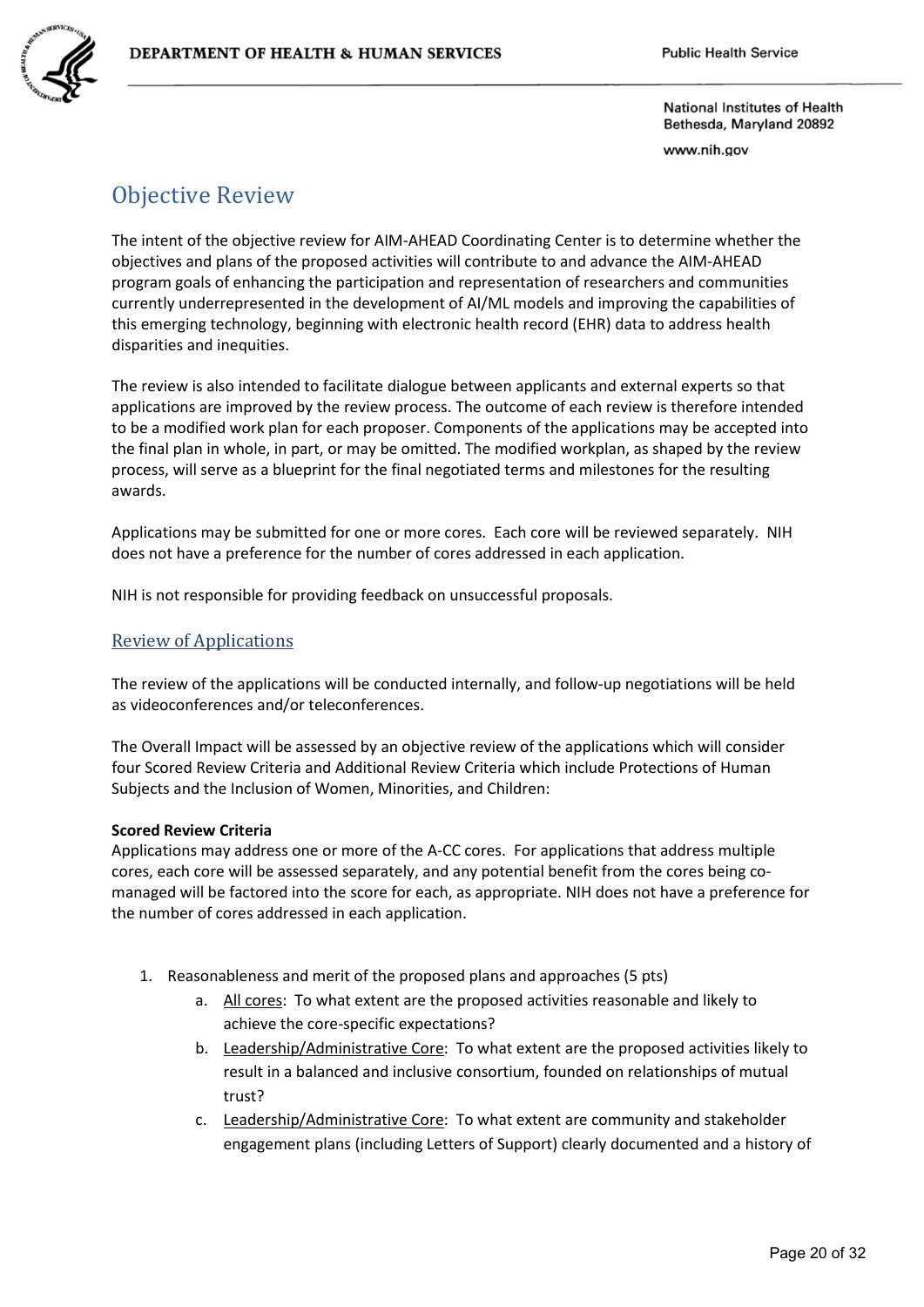

www.nih.gov

collaboration (e.g., publication, formalized business relationship, etc.) is established.?

- d. Data Science Training Core: To what extent are the approaches to data science training innovative and likely to result in broader diversity of data and researchers for AI/ML applications?
- e. Data and Research Core: To what extend does the application demonstrate an understanding of AI/ML ready data, missing data techniques, data aggregation strategies to conduct health disparities research?
- f. Data and Research Core: To what extend does the application demonstrate an understanding of preparing diverse data, including EHR and SDOH data, for AI/ML applications and health disparities research, including considerations around bias and ethical use of data?
- g. Infrastructure Core: To what extent does the application demonstrate an understanding of data platforms, options for data sharing, and software interoperability likely to be needed to enable the AI/ML applications for the AIM-AHEAD program and its stakeholders?
- 2. Potential impact of the proposed activities on the overall AIM-AHEAD goals and core-specific aims (5 pts)
	- a. All Cores: To what extent are the proposed activities likely to advance the goals of the AIM-AHEAD program?
	- b. Leadership/Administrative Core: To what extent are the proposed activities likely to result in a balanced and inclusive consortium, founded on relationships of mutual trust?
	- c. Data Science Training Core: To what extent does the proposal consider talent retention, career paths, and workforce development at the institutions that will make up the AIM-AHEAD consortium?
- 3. Appropriateness of the key personnel and potential teaming arrangements (5 pts)
	- a. All Cores: Are the expertise and past performance of the PI(s) and key personnel and investigative team appropriate for the proposed activities and successful execution of the proposed program?
	- b. All Cores: Is there an appropriate balance of expertise in AI/ML, health disparities research, EHR data analysis and other relevant expertise?
	- c. All Cores: To what extent do the PI's (or contact PI's) institutional affiliations meet the core-specific eligibility criteria?
- 4. Appropriateness of the proposed budget (5 pts)
	- a. All Cores: Is the proposed budget reasonable and commensurate with the proposed work?
	- b. All Cores: Are there any areas where less funding is needed, or areas where more funding would improve the overall impact?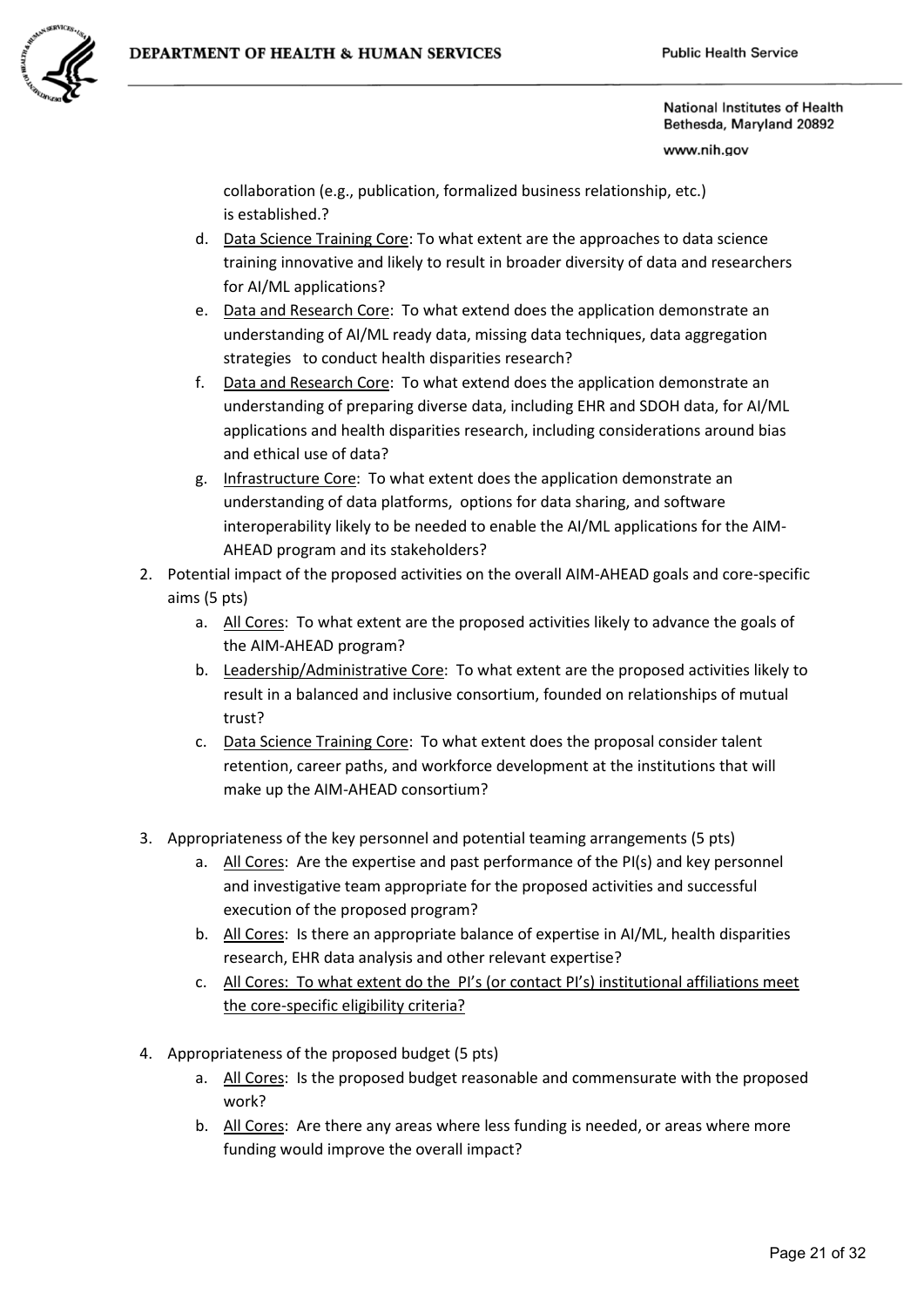

www.nih.gov

#### **Additional Review Criteria**

As applicable for the project proposed, reviewers will evaluate the following additional items while determining scientific and technical merit, and in providing an overall impact score, but will not give separate scores for these items.

#### **Protections for Human Subjects**

For research that involves human subjects but does not involve one of the six categories of research that are exempt under 45 CFR Part 46, the objective review committee will evaluate the justification for involvement of human subjects and the proposed protections from research risk relating to their participation according to the following five review criteria: 1) risk to subjects, 2) adequacy of protection against risks, 3) potential benefits to the subjects and others,4) importance of the knowledge to be gained, and 5) data and safety monitoring for clinical trials.

For research that involves human subjects and meets the criteria for one or more of the six categories of research that are exempt under 45 CFR Part46, the committee will evaluate: 1) the justification for the exemption, 2) human subjects involvement and characteristics, and 3) sources of materials. For additional information on review of the Human Subjects section, please refer to the Guidelines for the Review of Human Subjects. The guidelines are available at the following website: https://grants.nih.gov/grants/peer/guidelines\_general/Guidelines\_for\_the\_Review\_of\_the\_Human [Subjects.pdf](https://grants.nih.gov/grants/peer/guidelines_general/Guidelines_for_the_Review_of_the_Human_Subjects.pdf) 

#### **Inclusion of Women, Minorities, and Children**

When the proposed project involves human subjects and/or NIH-defined clinical research, the committee will evaluate the proposed plans for the inclusion (or exclusion) of individuals on the basis of sex/gender, race, and ethnicity, as well as the inclusion (or exclusion) of children to determine if itis justified in terms of the scientific goals and research strategy proposed. For additional information on review of the Inclusion section, please refer to the Guidelines for the Review of Inclusion in Clinical Research. The guidelines are available at the following website: https://grants.nih.gov/grants/peer/guidelines\_general/Review\_Human\_subjects\_Inclusion.pdf

Note that past performance and expertise could refer to the applicants' demonstrated track record of particular behaviors (community participation, collaborative efforts, openness to sharing data and resources, etc.), or to traditional measures of scientific productivity such as publication counts, invited presentations, or past funding success.

Funding decisions will be based on the outcome of the review discussion. The number of awards will depend on funds available. The level of funding for awards made under this solicitation has not been predetermined but will depend on (1) the objectives proposed by the applicants and how well they fit with the goals of the AIM-AHEAD program, (2) quality of the applications received; and (3) availability of funds.

Agreements for all awards will be negotiated with eligible organizations whose applications are determined to be the most advantageous and provide the best value to the NIH.

Following the review of applications, NIH may assemble teams from all or parts of applications to establish the A-CC. Individual components from distinct plans may be selectively funded to achieve the goals set forth herein. Additionally, if, over the duration of the project, some of the components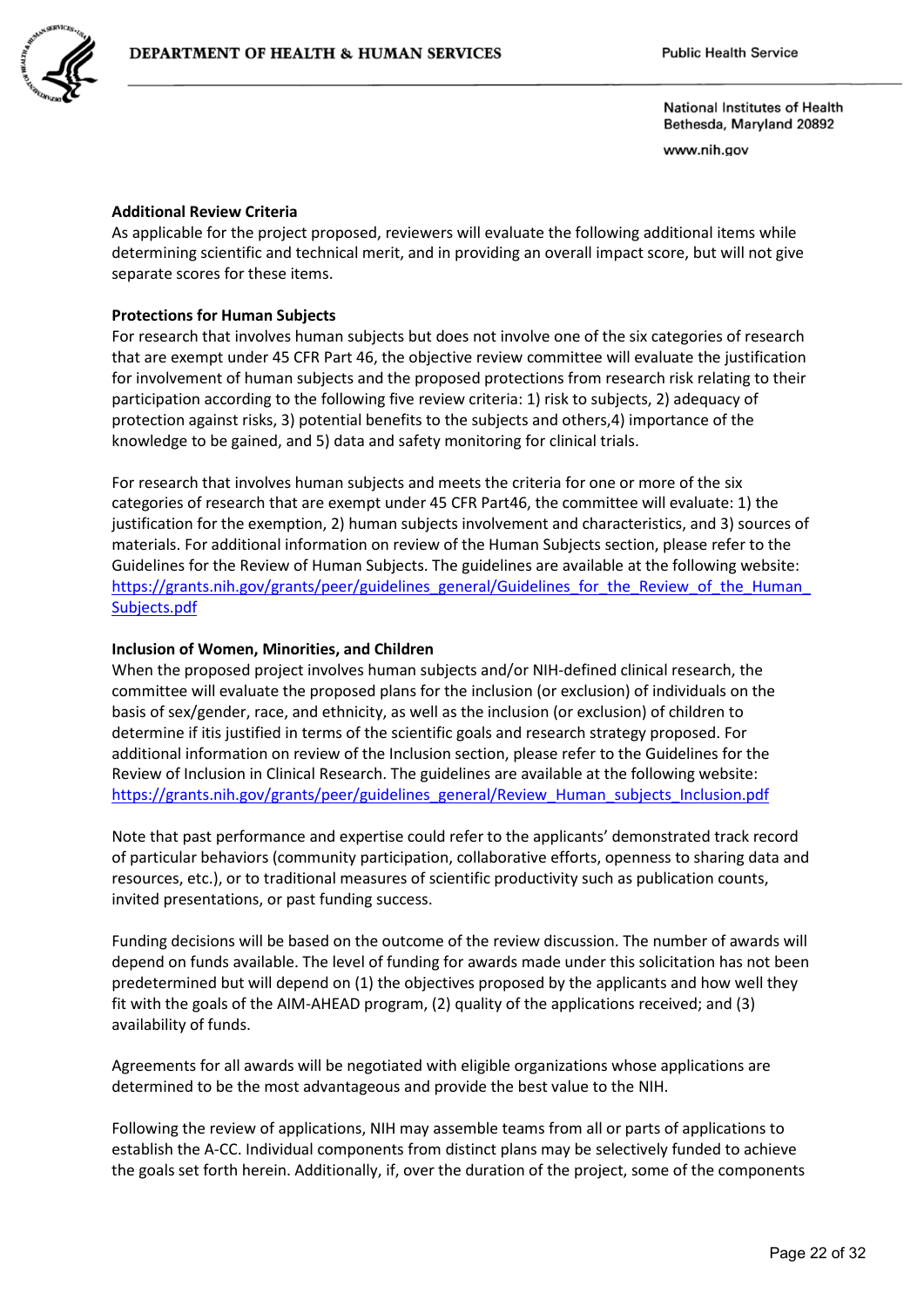

www.nih.gov

either gain relevance or lose relevance to programmatic goals, the funding for such components may be increased, decreased, or discontinued.

At any relevant point in the process, including the objective review, NIH reserves the right to:

- Invite all, some, one, or none of the Principal Investigators submitting applications in response to this solicitation to present their application in a Web-based videoconference or teleconference;
- Share applications between and among any proposer(s) as necessary for configuring teams, economizing work, and prioritizing activities;
- Select for negotiation all, some, one, or none of the applications received in response to this solicitation;
- Accept applications in their entirety or to select only portions of plans for award.

Appeals of the objective review will not be accepted for plans submitted in response to this ROA.

| <b>Key Events</b>                                                            | <b>Receipt Dates</b>      | <b>Action needed by Applicants</b>                                                                      |
|------------------------------------------------------------------------------|---------------------------|---------------------------------------------------------------------------------------------------------|
| <b>Research Opportunity</b><br>Announcement posted for invited<br>applicants | July 13, 2021             |                                                                                                         |
| <b>Technical Assistance Webinar</b>                                          | July 15, 2021             | Attend webinar and/or submit<br>questions to <b>AIM-</b><br>AHEAD ROA@od.nih.gov                        |
| Submission Deadline for Letters of<br>Intent                                 | July 22, 2021             | Submit to AIM-<br>AHEAD ROA@od.nih.gov                                                                  |
| Last updates to the AIM-AHEAD<br>FAQ page                                    | July 22, 2021             | Check<br>https://datascience.nih.gov/artificial-<br>intelligence/aim-<br>ahead/coordinating-center-faqs |
| <b>Submission Deadline for</b><br>Applications from invited<br>applicants    | August 3, 2021            | Submit                                                                                                  |
| Virtual, presentation-style<br>interviews with invited applicants            | Week of August 9,<br>2021 | Virtual presentation and Q&A                                                                            |
| Review of applications from invited<br>applicants                            | Week of August 9,<br>2021 |                                                                                                         |

# Application Timeline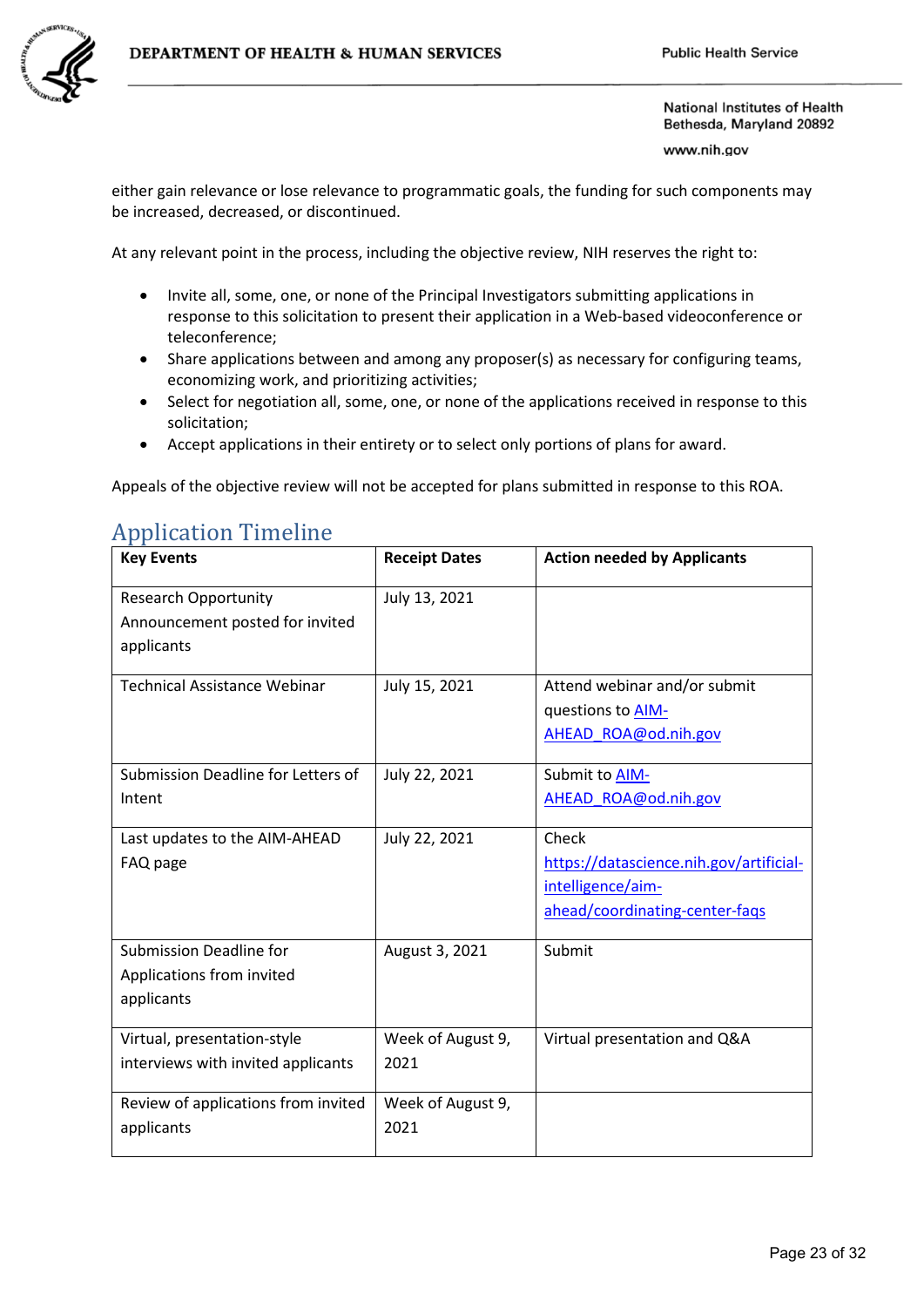www.nih.gov

| <b>Award Negotiations begin</b> | August 18, 2021                 | Attend videoconferences or<br>teleconferences as requested |
|---------------------------------|---------------------------------|------------------------------------------------------------|
| Awards announced                | September 9, 2021               |                                                            |
| Kickoff meeting (mandatory)     | On or around<br>October 1, 2021 | Register and attend                                        |

# Special Award Terms and Information

## NIH Discretion

The OT award mechanism allows significant ongoing involvement from NIH Program and Project Managers and OT Agreements Officer and Agreements Staff and provides the NIH the flexibility to alter the course of the project in real-time to meet the overarching goals. This may mean an awarded activity could be expanded, modified, partnered, not supported, or discontinued based on program needs, emerging methods or approaches, performance, or availability of funds. Performance during the award period will be reviewed on an ongoing basis and course corrections will be made, as necessary. As a result, the NIH reserves the right to:

- Fund projects in increments and/or with options for continued work at the end of one or more phases;
- Fund projects of two or more entities (potentially across different applications) as part of a reorganized collaboration, teaming arrangement, or other means acceptable to the government;
- Request additional documentation (certifications, etc.); and
- Remove participants from award consideration should the parties fail to reach a finalized, fully executed agreement prior to a date determined by the NIH, or the proposer fails to provide requested additional information in a timely manner.

Applications selected for award negotiation are anticipated to result in the issuance of an OT award based on the nature of the work proposed, the required degree of interaction between parties, and other factors. The NIH reserves the right and sole discretion to engage in negotiation with the selectees applying under this solicitation during all phases of the application lifecycle.

### Award Governance

The NIH will actively engage with recipients to establish a vision and capabilities AIM-AHEAD program and to oversee the effort of individual recipients to achieve the vision.

NIH Roles and Responsibilities:

1. Other Transactions Agreements Officer: NIH individual responsible for legally committing the government to an OT award and to the agreement through which terms and conditions are established, and for the administrative and financial aspects of the award. The OTAO is the focal point for receiving and acting on requests for NIH prior approval and is the only NIH official authorized to change the funding, duration, or other terms and conditions of award.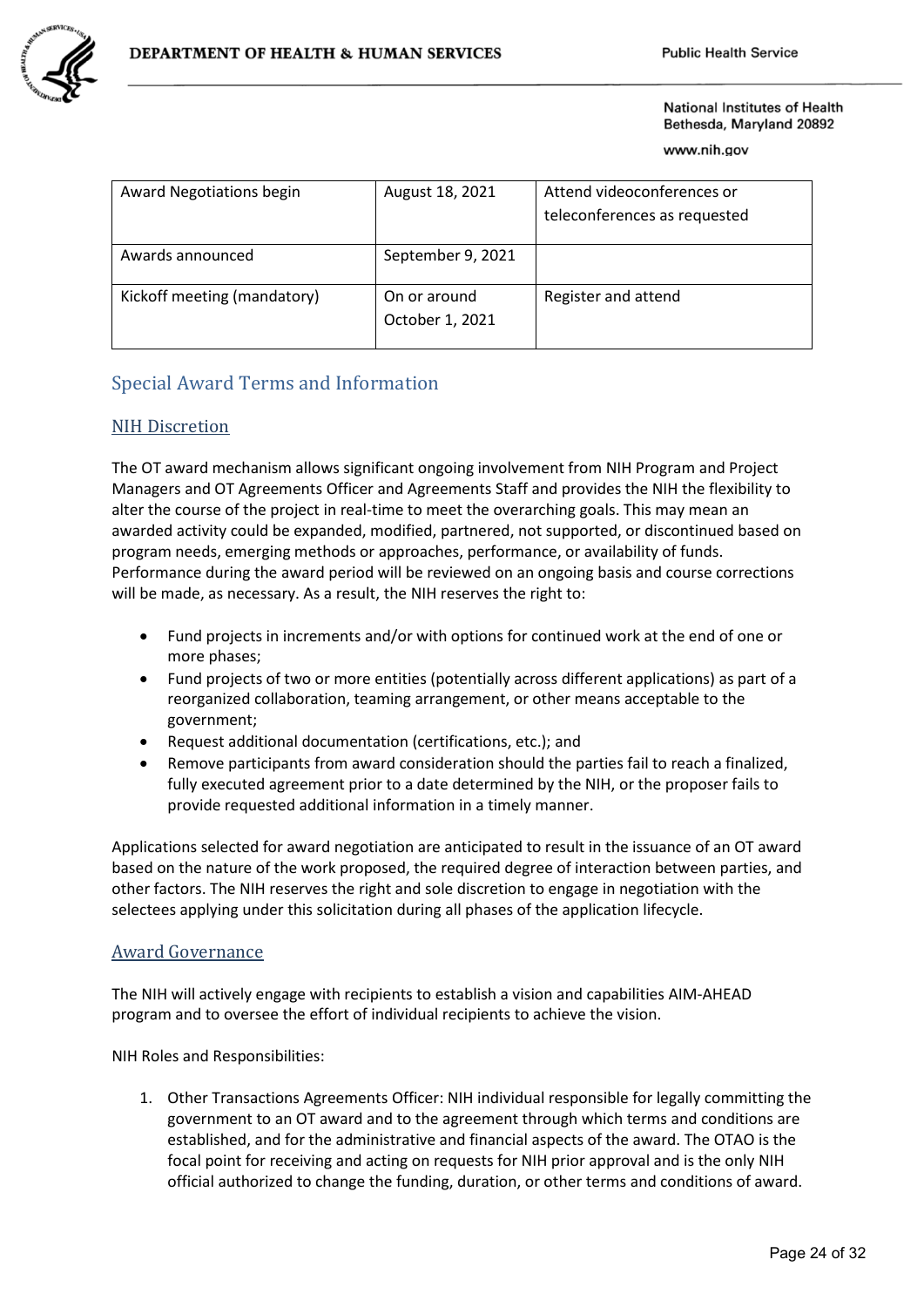

www.nih.gov

- 2. Other Transactions Agreements Specialist: A designee of the OT Agreements Officer for administrative and financial aspects of the award.
- 3. Other Transactions Program Official: Individual within NIH who provides day-to-day programmatic oversight of individual awards, working closely with the OT Agreements Officer.

## OT Agreement Governance

Other Transactions (OT) are a special type of legal instruments other than contracts, grants or cooperative agreements. Generally, these awarding instruments are not subject to the FAR, nor grant regulations unless otherwise noted for certain provisions in the terms and conditions of award. They are, however, subject to the OT authorities that govern the initiative and/or programs as well as applicable legislative mandates. They are used by the NIH, including the Common Fund, which have been authorized by Congress to use them. They provide considerable flexibility to the government to establish policies for the awards, so the policies and terms for individual OT awards may vary between awards. Each award is therefore issued with a specific Agreement, which is negotiated with the recipient and details specific terms and conditions for that award. Program and administrative policies and the terms and conditions of individual awards are intended to supplement, rather than substitute for, governing statutory and regulatory requirements. Awards or a specified subset of awards also may be subject to additional requirements, such as those included in executive orders and appropriations acts (including the other transaction legislation cited in the Agreement, as well as all terms and conditions cited in the Agreement and its attachments, conditions on activities and expenditure of funds in other statutory or regulatory requirements, including any revisions in effect as of the beginning date of the next funding segment. The terms and conditions of the resulting OT awards are intended to be compliant with governing statutes.

For the awards funded under this Research Opportunity Announcement, the NIH will engage in negotiations (before, during, and at the end of award) and all agreed upon terms and conditions will be incorporated into the Agreement. A bilateral agreement will be used as the official Agreement and the Notice of Award (NoA) will be solely used for funding obligations. The signature of the Signing Official on the bilateral agreement will certify that the organization complies, or intends to comply, with all applicable terms and conditions, policies, and certifications and assurances referenced (and, in some cases, included) in the application instructions.

### Intellectual Property

Specific terms with respect to intellectual property will be negotiated at the time of award; however, any negotiation will consider other laws (as relevant) that affect the government's issue and handling of intellectual property, such as the Bayh-Dole Act (35.U.S.C. 200-212); the Trade Secrets Act (18U.S.C. 1905) the Freedom of Information Act (5 U.S.C. 552); 10 U.S.C. 130; 28 U.S.C. 1498; 35 U.S.C. 205 and 207-209; and the Lanham Act, partially codified at 15 U.S.C.1114 and 1122.

### Budget

The OT award provides funds for the budget period as appropriate for the negotiated and agreed upon statement of work, milestones, and deliverables. Subsequent funding periods represent projections of future funding levels contingent on the availability of funds, achievement of agreedupon activities, and continued alignment with programmatic goals.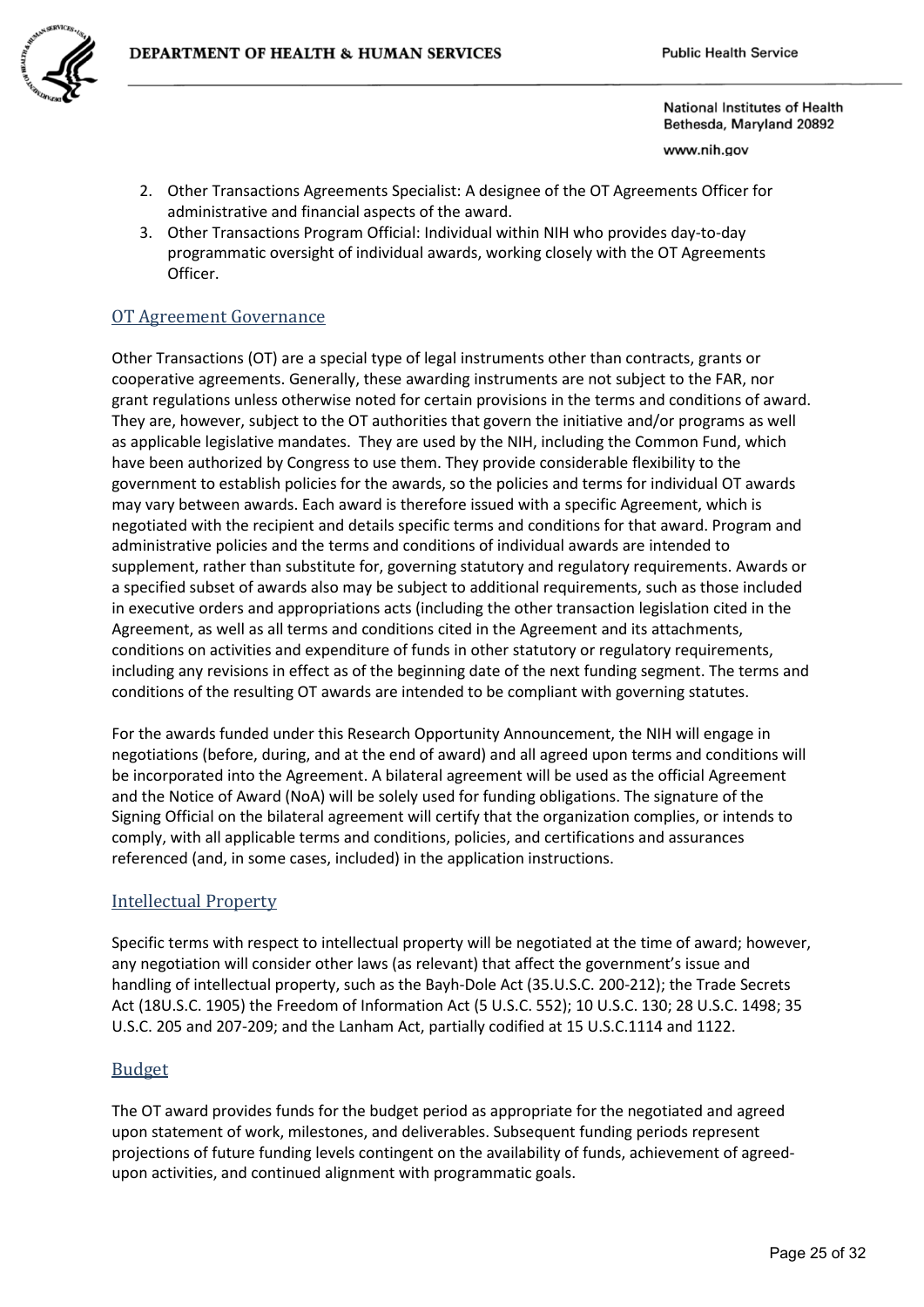

www.nih.gov

## Payment

The OT award will use the Payment Management System (PMS) operated by the DHHS Program Support Center. Payments by PMS may be made by one of several payment methods, including SMARTLINK II/ACH, cash request, or by cash request on a reimbursement basis as specified in the terms of the Agreement. Generally, payments align with achievement of milestones and a payment schedule will be negotiated prior to issuance of the award to minimize the amount of time elapsing between the transfer of funds from the Federal Government and disbursement by the recipient.

### Reporting

The terms and conditions of award will address this criterion as appropriate based upon the final negotiated and agreed upon budget.

- 1. Financial and Progress Reports:
	- Recipients will be asked to provide regular progress reports to the OT Program Official and Agreements Officer. The frequency and types of technical and financial reports (e.g., Federal Financial Reports) required will be specified in the Agreement document, and will include, as a minimum, financial status reports that will establish the burn rate for the project and a bi-annual status report.
	- A final Federal Financial report is required for all Other Transactions Awards. A final report that summarizes the project and tasks will be required at the end of the Agreement period. The reports shall be prepared and submitted in accordance with the terms and conditions requirements.
- 2. i-Edison: Agreement terms and conditions will contain a requirement for patent reports and notifications to be submitted electronically through the i-Edison Federal patent reporting system a[t https://public.era.nih.gov/iedison.](https://public.era.nih.gov/iedison)

## Management Systems and Procedures

Recipient organizations are expected to have systems, policies, and procedures in place by which they manage funds and activities. Recipients may use their existing systems to manage OT award funds and activities as long as they are consistently applied regardless of the source of funds and across their business functions. To ensure that an organization is committed to compliance, recipient organizations are expected to have in use clearly delineated roles and responsibilities for their organization's staff, both programmatic and administrative; written policies and procedures; training; management controls and other internal controls; performance assessment; administrative simplifications; and information sharing.

## Financial Management System Standards

Recipients must have in place accounting and internal control systems that provide for appropriate monitoring of other transaction accounts to ensure that obligations and expenditures are congruent with programmatic needs and are reasonable, allocable, and allowable. A list of unallowable costs will be included in the terms and conditions of the award. In addition, the systems must be able to identify unobligated balances, accelerated expenditures, inappropriate cost transfers, and other inappropriate obligation and expenditure of funds, and recipients must notify NIH when problems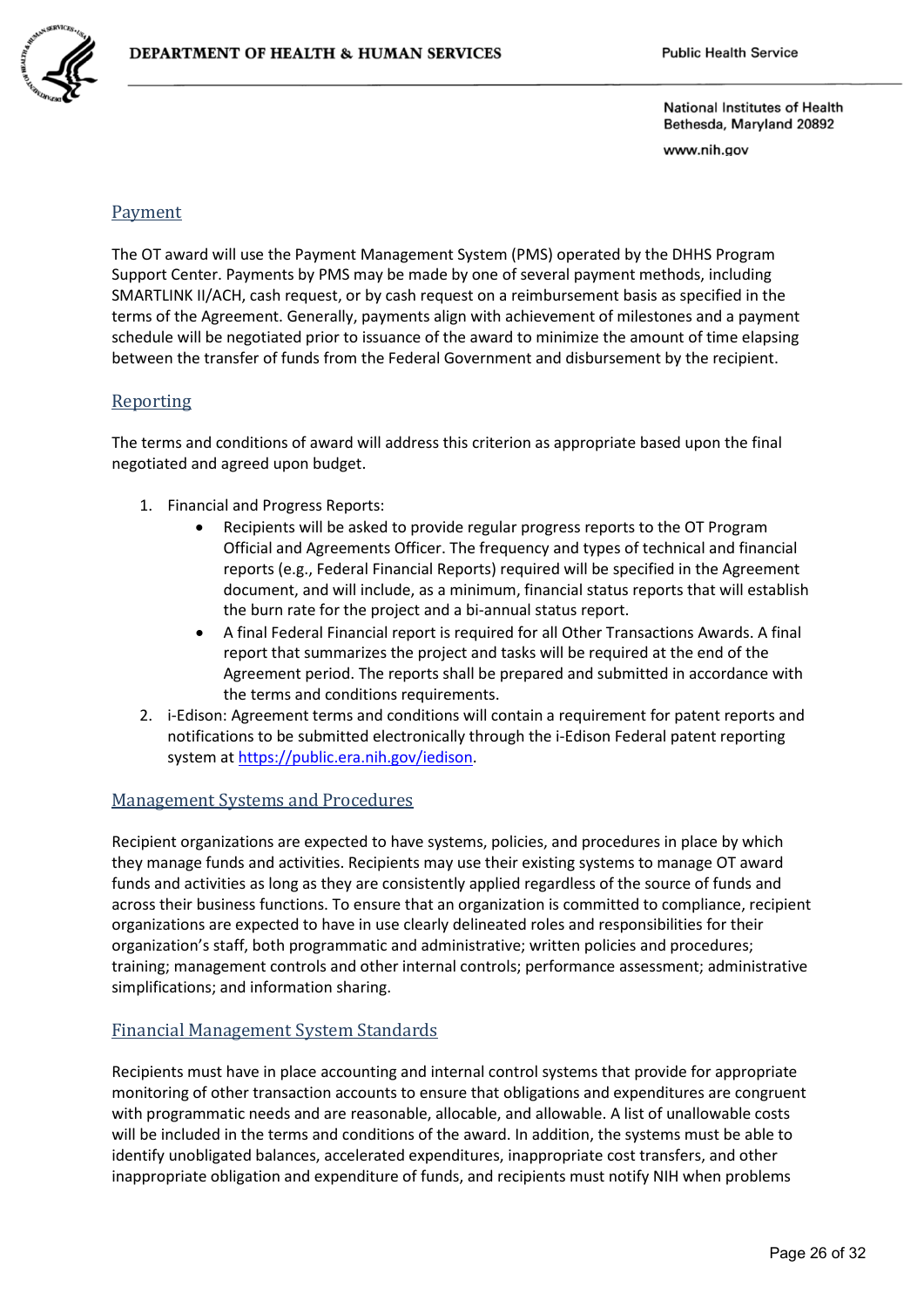

www.nih.gov

are identified. A recipient's failure to establish adequate control systems constitutes a material violation of the terms of the award.

## Property Management System Standards

Recipients may use their own property management policies and procedures for property purchased, constructed, or fabricated as a direct cost using NIH OT award funds. The terms and conditions of award will address this criterion as appropriate based upon the final negotiated and agreed upon budget. Procurement System Standards and Requirements Recipients may acquire a variety of goods or services in connection with an OT award-supported project, ranging from those that are routinely purchased goods or services to those that involve substantive programmatic work. Recipients must acquire goods and services under OT awards in compliance with the organizations established policies and procedures. The terms and conditions of award will address this criterion as appropriate based upon the final negotiated and agreed upon budget.

## Organizational Conflicts of Interest (OCIs)

Applicants are required to identify and disclose all facts relevant to potential OCIs involving subrecipients, consultants, etc. Under this section, the proposer is responsible for providing this disclosure with each Detailed Plan. The disclosure must include the PI/Collaborators', and as applicable, proposed member's OCI mitigation plan. The OCI mitigation plan must include a description of the actions the proposer has taken, or intends to take, to prevent the existence of conflicting roles that might bias the proposer's judgment and to prevent the proposer from having an unfair competitive advantage.

The government will evaluate OCI mitigation plans to avoid, neutralize, or mitigate potential OCI issues before award issuance and to determine whether it is in the government's interest to grant a waiver. The government will only evaluate OCI mitigation plans for applications that are determined selectable. The government may require applicants to provide additional information to assist the government in evaluating the proposer's OCI mitigation plan. If the government determines that a proposer failed to fully disclose an OCI or failed to reasonably provide additional information requested by the government to assist in evaluating the proposer's OCI mitigation plan, the government may reject the Detailed Plan and withdraw it from consideration for award.

## **Monitoring**

Recipients are responsible for managing the day-to-day operations of OT award-supported activities using their established controls and policies. However, to fulfill their role in regard to the stewardship of federal funds, the NIH program team will monitor their OT awards to identify potential problems and areas where technical assistance might be necessary. This active monitoring is accomplished through review of reports and correspondence, audit reports, site visits and other information, which may be requested of the recipient. The names and contact information of the individuals responsible for monitoring the programmatic and business management aspects of awards will be provided to the recipient at the time of award.

Monitoring of a project or activity will continue for as long as NIH retains a financial interest in the project or activity as a result of property accountability, audit, and other requirements that may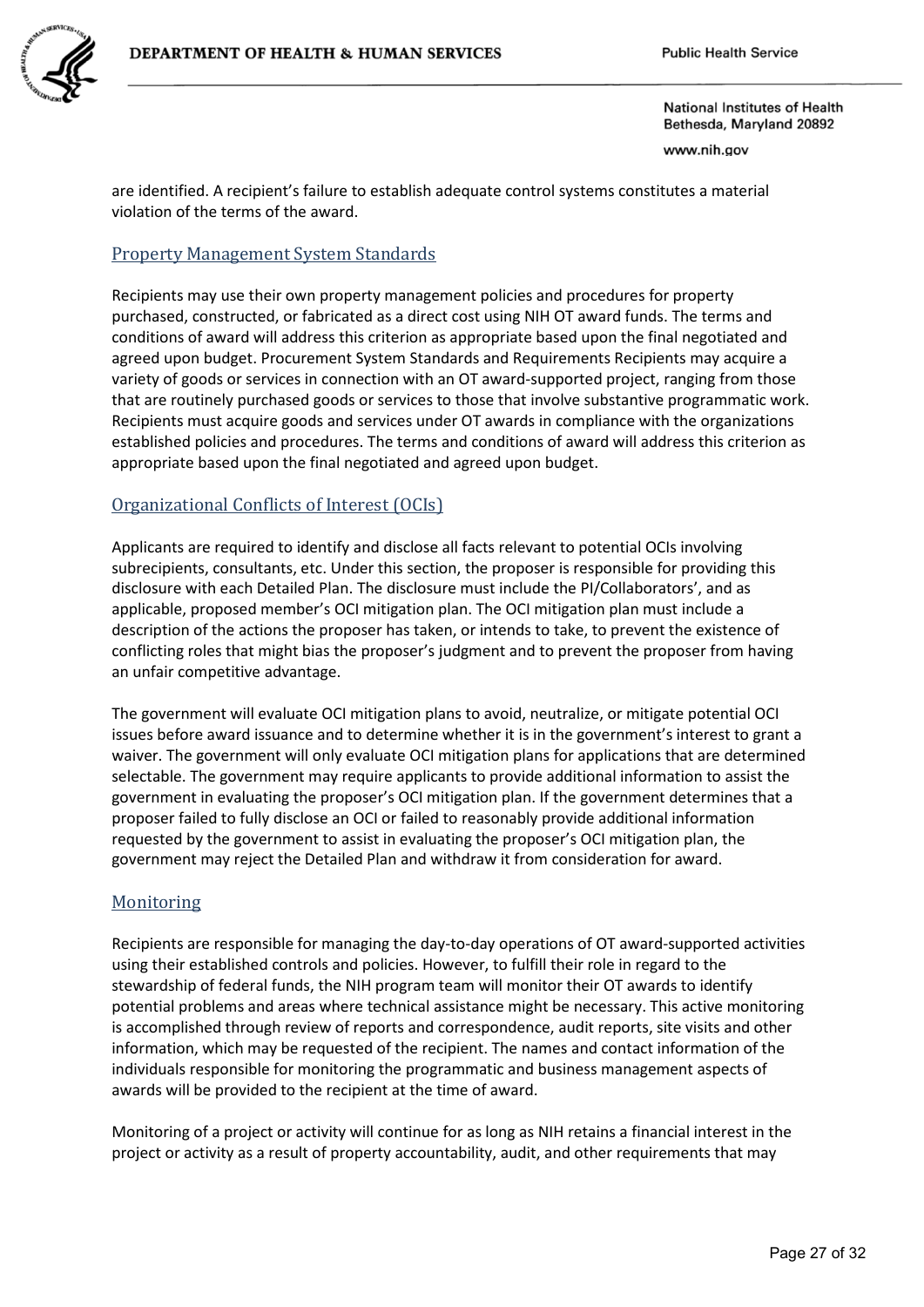

www.nih.gov

continue for a period of time after the OT award is administratively closed out and NIH is no longer providing active OT award support.

## Record Retention and Access

For OT awards, the 3-year record retention period will be calculated from the date of the Federal Financial Report (FFR) for the entire competitive segment is submitted. Therefore, recipients must retain the records pertinent to the entire competitive segment for 3 years from the date the FFR is submitted to NIH. If any litigation, claim, financial management review, or audit is started before the expiration of the 3-year period, the records must be retained until all litigation, claims, or audit findings involving the records have been resolved and final action taken. These record retention policies apply to both paper and electronic storage of applicable information, including electronic storage of faxes, copies of paper documents, images, and other electronic media.

## Audit

NIH OT recipients for the AIM-AHEAD Program are subject to the audit requirements of OMB 2 CFR 200, Subpart F-Audit Requirements, as implemented by DHHS 45 CFR Subpart F. In general, 45 CFR 75, Subpart F-Audit Requirements requires a state government, local government, or non-profit organization (including institutions of higher education). Please consult the provisions within Subpart F to determine requirements for the program specific audit requirements.

For-profit organizations have two options regarding the type of audit that will satisfy the audit requirements. The recipient either may have (1) a financial-related audit (as defined in, and in accordance with, the Government Auditing Standards (commonly known as the "Yellow Book"), GPO stock 020-000-00-265-4, of a particular award in accordance with Government Auditing Standards, in those cases where the recipient receives awards under only one DHHS program, or (2) an audit that meets the requirements of 45 CFR 75, Subpart F-Audit Requirements.

## Noncompliance or Enforcement Actions: Suspension, Termination, and Withholding of **Support**

If a recipient has failed to materially comply with the terms and conditions of award, NIH may take one or more enforcement actions, which include disallowing costs, withholding of further awards, or wholly or partly suspending the OT award, pending corrective action. NIH may also terminate the OT award.

NIH may suspend (rather than immediately terminate) an OT award and allow the recipient an opportunity to take appropriate corrective action before NIH makes a termination decision; however, NIH may decide to terminate the award if the recipient does not take appropriate corrective action during the period of suspension. NIH may immediately terminate an OT award when necessary, such as to protect the public health and welfare from the effects of a serious deficiency.

An NIH OT award also may be terminated, partially or totally, by the recipient. If the recipient decides to terminate a portion of an OT award, NIH may determine that the remaining portion of the award will not accomplish the purposes for which the award was originally made. In any such case, NIH will advise the recipient of the possibility of termination of the entire OT award and allow the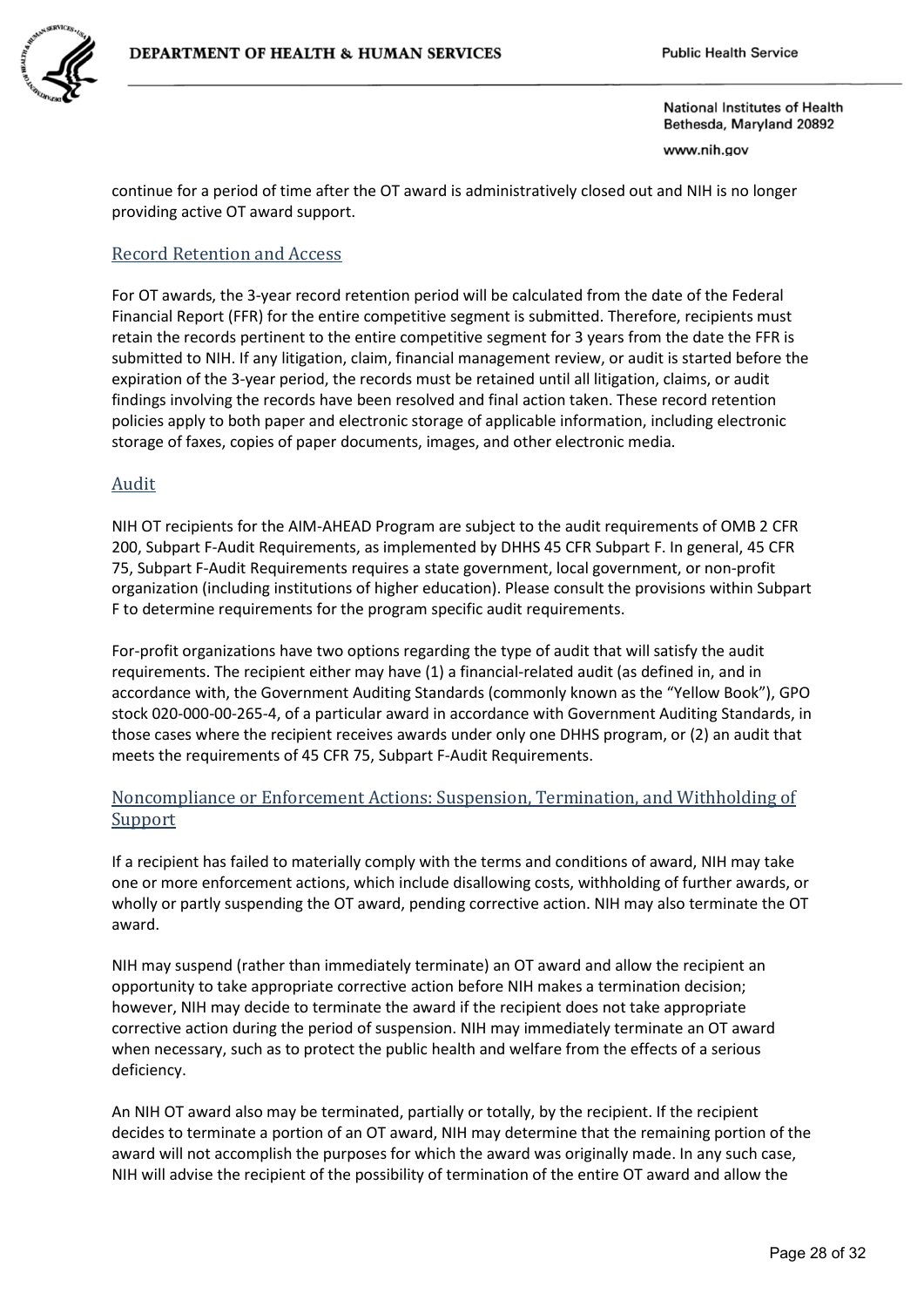

www.nih.gov

recipient to withdraw its termination request. If the recipient does not withdraw its request for partial termination, NIH may initiate procedures to terminate the entire award for cause.

If the NIH decides to terminate an OT award, the termination of the award will be considered a unilateral change and the recipient **will not have the right to appeal.** Although a decision is made to terminate an award, the recipient must continue to comply with the Record Retention and Access requirements.

## Recovery of Funds

NIH may identify and administratively recover funds paid to a recipient at any time during the life cycle of an OT award. Debts may result from cost disallowances, unobligated balances, unpaid share of any required matching or cost-sharing, funds in the recipient's account that exceed the final amount determined to be allowable, or other circumstances.

### Debt Collection

The debt collection process is governed by the Federal Claims Collection Act, as amended (Public Law [P.L.] 89-508, 80 Stat. 308, July 19, 1966); the Federal Debt Collection Act of 1982 (P.L. 97-365, 96 Stat. 1749, October 25, 1982); the Debt Collection Improvement Act (P. L.104-134, 110 Stat. 1321, April 26, 1996); and, the Federal Claims Collection Standards (31 CFR Parts 900-904), which are implemented for DHHS in 45 CFR 30. NIH is required to collect debts due to the Federal Government and, except where prohibited by law, to charge interest on all delinquent debts owed to NIH by recipients.

#### Closeout

The requirement for timely closeout is a recipient responsibility. Closeout includes ensuring timely and accurate submission of all required reports and adjustments for amounts due to the recipient or NIH. Terms and conditions of award will outline the specific timeline requirements for submission of the Final Federal Financial Report, the Final Progress Report, Final Invention Statement and Certification, and any other documentation or deliverables negotiated for award.

Public Policy Requirements and Objectives

NIH intends to uphold high ethical, health, and safety standards in both the conduct of the research it funds and the expenditure of public funds by its recipients. The signature of the Signing Official on the application certifies that the organization complies, or intends to comply, with all applicable policies, certifications, and assurances.

The policies, certifications and assurances listed may or may not be applicable to the project, program, or type of applicant organization. This list is not intended to be comprehensive and other laws may be determined to apply generally to all NIH OT awards, or specifically to a particular award depending on the terms of the OT.

- Animal Welfare Requirements (PHS Policy on Humane Care and Use of Laboratory Animals)
- ClinicalTrials.gov Requirements
- Comptroller General Access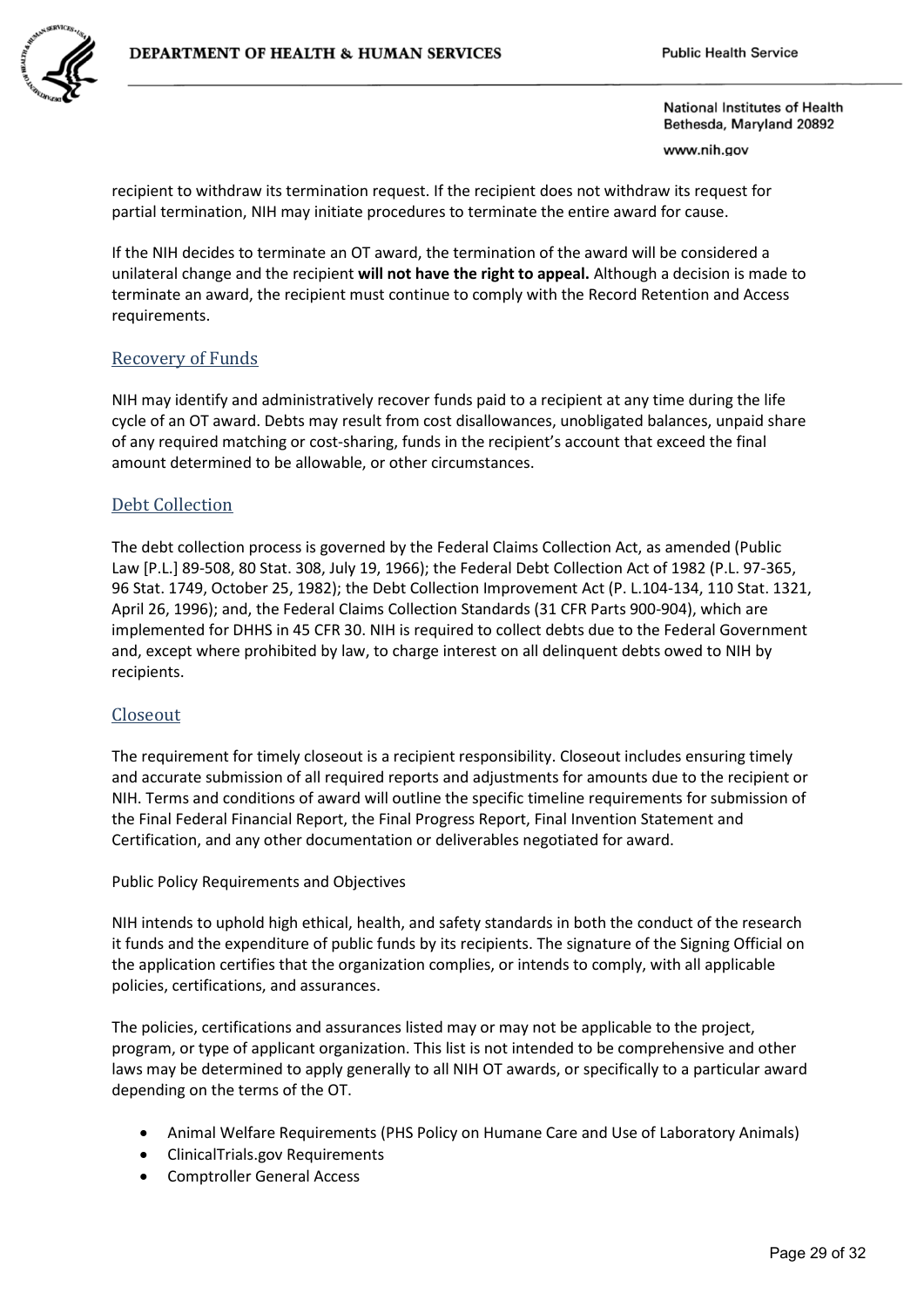www.nih.gov

- Debarment and Suspension
- Dissemination of False or Deliberately Misleading Information
- Federal Information Security Management Act
- Financial Conflict of Interest
- Fly America Act
- Gun Control
- Human Embryo Research and Cloning Ban
- Human Fetal Tissue Research
- Human Subjects Protections
- Human Stem Cell Research (NIH Guidelines)
- Lobbying Prohibition
- Metric System
- National Environmental Policy Act
- Pro-Children Act of 1994
- Prohibition on Promotion or Legalization of Controlled Substances
- Research Involving Recombinant or Synthetic Nucleic Acid Molecule
- Research on Transplantation of Human Fetal Tissue
- Restriction of Abortion Funding
- Restriction on Distribution of Sterile Needles
- Restriction of Pornography on Computer Networks
- NIH Salary Cap/Salary Limitation
- Research Misconduct
- Select Agents
- Trafficking in Persons
- USA Patriot Act

### Relevant NIH Resources

NIH supports a number of existing resources and programs that may be leveraged by the AIM-AHEAD program. As needed, the AIM-AHEAD coordinating center may need to establish formal agreements with these resources, or consortium members may take advantage of these as allowed by the resource policies. The relevant NIH resources include, but are not limited to:

- All of Us (https://allofus.nih.gov/)
- National COVID Cohort Collaborative (N3C) [\(https://ncats.nih.gov/n3c\)](https://ncats.nih.gov/n3c)
- Other NIH data repositories and knowledgebases [\(https://www.nlm.nih.gov/NIHbmic/nih\\_data\\_sharing\\_repositories.html\)](https://www.nlm.nih.gov/NIHbmic/nih_data_sharing_repositories.html)
- NIH STRIDES [\(https://datascience.nih.gov/strides\)](https://datascience.nih.gov/strides)

## Key Definitions

This ROA is focused on broadening the benefits of AI/ML technologies to underrepresented communities and engaging with underserved institutions:

*Artificial Intelligence / Machine Learning:* "The term 'artificial intelligence' means a machine-based system that can, for a given set of human-defined objectives, make predictions, recommendations or decisions influencing real or virtual environments. Artificial intelligence systems use machine and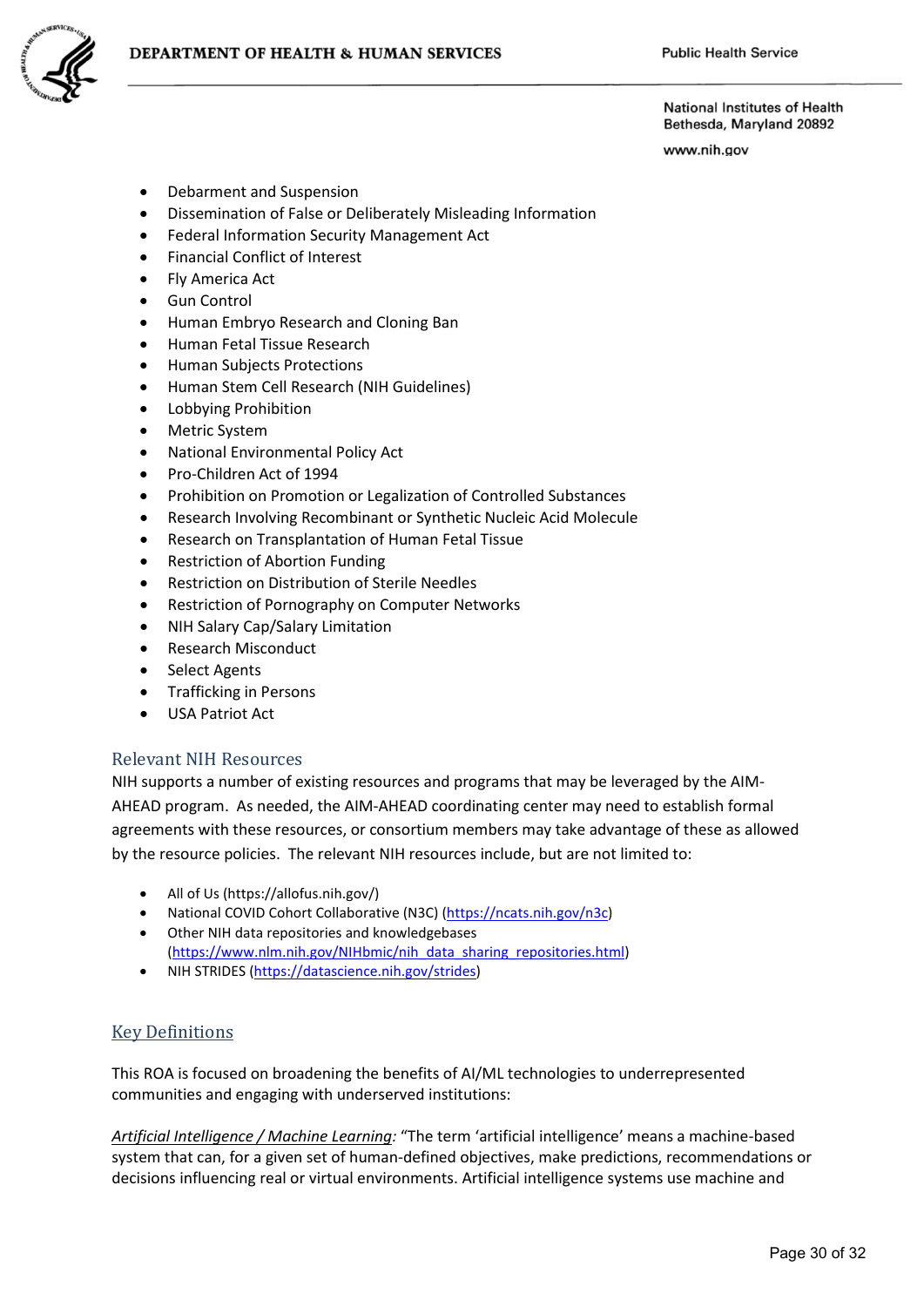

www.nih.gov

 options for information or action." (National Artificial Intelligence Initiative Act of 2020 (DIVISION E, human-based inputs to  $-$  (A) perceive real and virtual environments; (B) abstract such perceptions into models through analysis in an automated manner; and (C) use model inference to formulate SEC. 5001[\) https://www.congress.gov/116/crpt/hrpt617/CRPT-116hrpt617.pdf#page=1210\)](https://www.congress.gov/116/crpt/hrpt617/CRPT-116hrpt617.pdf#page=1210)

 The term ''machine learning'' is an area of artificial intelligence that is characterized by providing systems the ability to automatically learn and improve on the basis of data or experience, without being explicitly programmed.

 <https://nnlm.gov/mcr/training/technology-program/electronic-health-records-ehrs>*Electronic Health Records (EHR):* An electronic health record (EHR) is a digital version of a patient's medical chart that is maintained by the provider over time and may include all of the key administrative clinical data relevant to that person's care under a particular provider.

*Health Disparities:* A health disparity (HD) is a health difference that adversely affects disadvantaged populations, based on one or more of the following health outcomes:

- Higher incidence and/or prevalence and earlier onset of disease
- Higher prevalence of risk factors, unhealthy behaviors, or clinical measures in the causal pathway of a disease outcome
- Higher rates of condition-specific symptoms, reduced global daily functioning, or self-reported health-related quality of life using standardized measures
- Premature and/or excessive mortality from diseases where population rates differ
- Greater global burden of disease using a standardized metric

 [parameters.html](https://www.nimhd.nih.gov/about/strategic-plan/nih-strategic-plan-definitions-and-parameters.html) [https://www.nimhd.nih.gov/about/strategic-plan/nih-strategic-plan-definitions-and-](https://www.nimhd.nih.gov/about/strategic-plan/nih-strategic-plan-definitions-and)

*Health Disparity Populations:* NIH defines health disparity populations as racial and ethnic minority populations, less privileged socioeconomic status (SES) populations, underserved rural populations, sexual and gender minorities (SGM), and any subpopulations that can be characterized by two or more of these descriptions.<https://www.nimhd.nih.gov/about/strategic-plan/nih-strategic-plan>[definitions-and-parameters.html](https://www.nimhd.nih.gov/about/strategic-plan/nih-strategic-plan-definitions-and-parameters.html) 

*Social Determinants of Health:* Social determinants of health (SDOH) are the conditions in the environments where people are born, live, learn, work, play, worship, and age that affect a wide range of health, functioning, and quality-of-life outcomes and risks. <https://health.gov/healthypeople/objectives-and-data/social-determinants-health>

 Minorities, and Persons with Disabilities in Science and Engineering). The following racial and ethnic underrepresented by the grantee institution should be encouraged to participate in NIH programs to enhance diversity. For more information on racial and ethnic categories and definitions, see the OMB Revisions to the Standards for Classification of Federal Data on Race and Ethnicity *Underrepresented:* Individuals from racial and ethnic groups that have been shown by the National Science Foundation to be underrepresented in health-related sciences on a national basis (see data at [http://www.nsf.gov/statistics/showpub.cfm?TopID=2&SubID=27\)](http://www.nsf.gov/statistics/showpub.cfm?TopID=2&SubID=27) and the report Women, groups have been shown to be underrepresented in biomedical research: Blacks or African Americans, Hispanics or Latinos, American Indians or Alaska Natives, Native Hawaiians and other Pacific Islanders. In addition, it is recognized that underrepresentation can vary from setting to setting; individuals from racial or ethnic groups that can be demonstrated convincingly to be